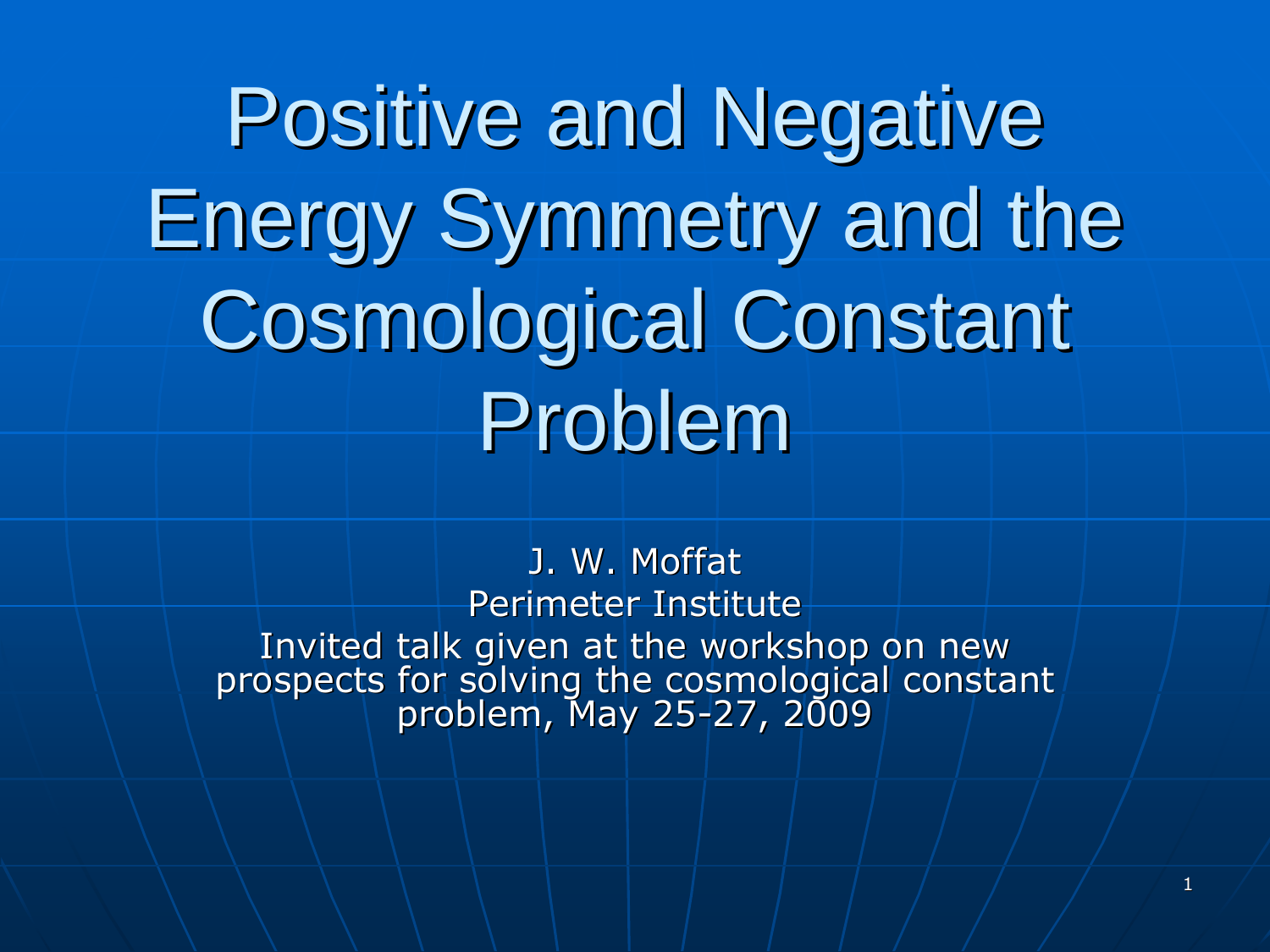## Contents

- 1. Why is there a cosmological constant problem?
- 2. Equivalence principle and "de-gravitating" the vacuum energy density.
- 3. Spontaneous symmetry breaking and the Higgs and QCD vacuum energy densities.
- 4. Positive and negative energy symmetry and canceling the QFT zero-point vacuum energy density.
- 5. The stability of the vacuum.
- 6. The cosmology problem.
- 7. Conclusions.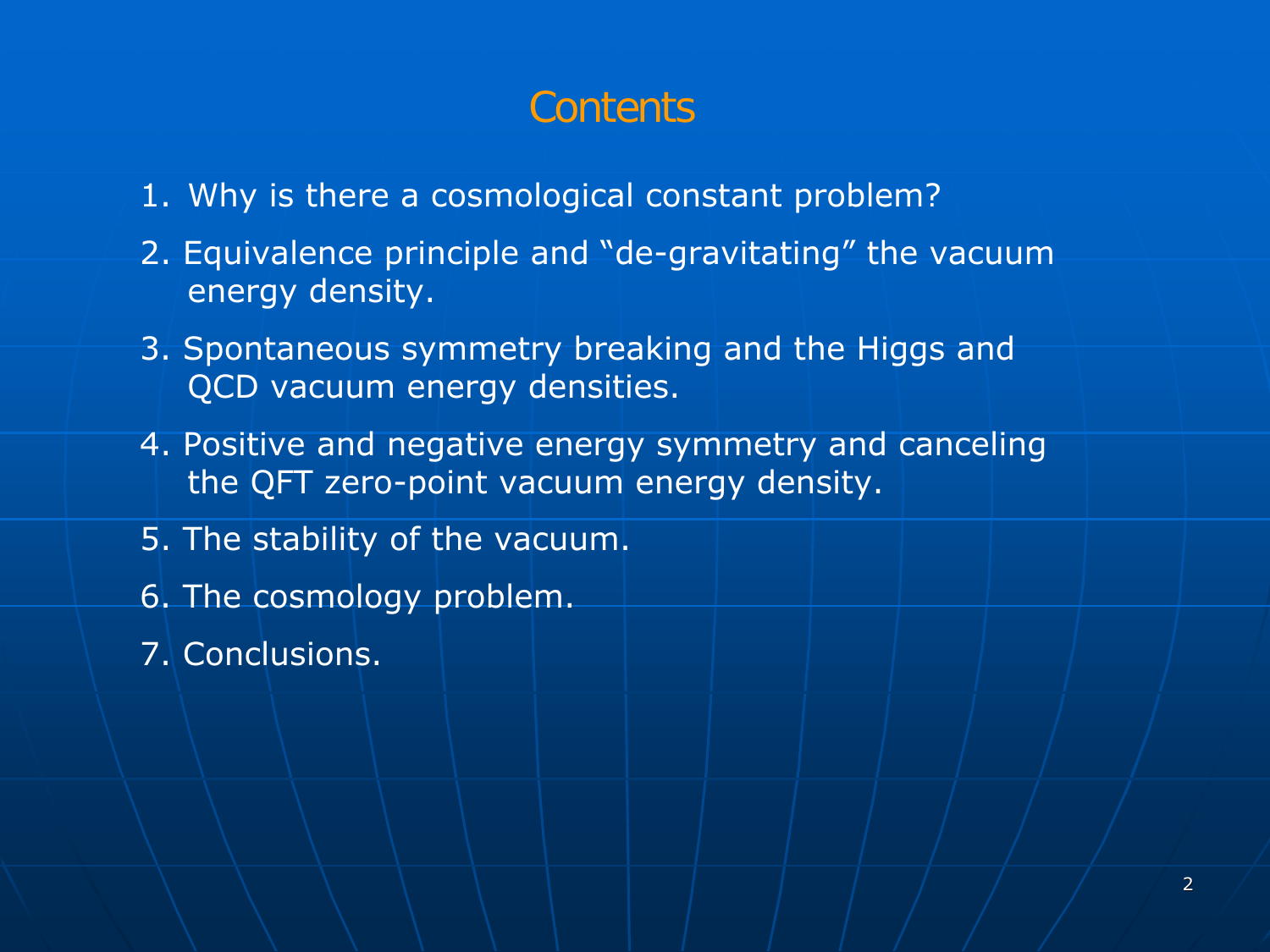## 1. Why is there a Cosmological Constant Problem?

• Is empty space really empty?

• In QFT the notion of empty space has been replaced with that of a vacuum state, defined to be the ground (lowest energy density) state of a collection of quantum particle fields.

• A truly quantum mechanical feature of the quantum fields is that they exhibit zero-point fluctuations everywhere in space, even in regions which are otherwise "empty" i.e. devoid of matter and radiation.

• This vacuum energy density is believed to act as a contribution to the cosmological constant Λ appearing in Einstein's field equations from 1917:

$$
R_{\mu\nu}-\frac{1}{2}g_{\mu\nu}R-\Lambda g_{\mu\nu}=\frac{8\pi G}{c^4}\;T_{\mu\nu}
$$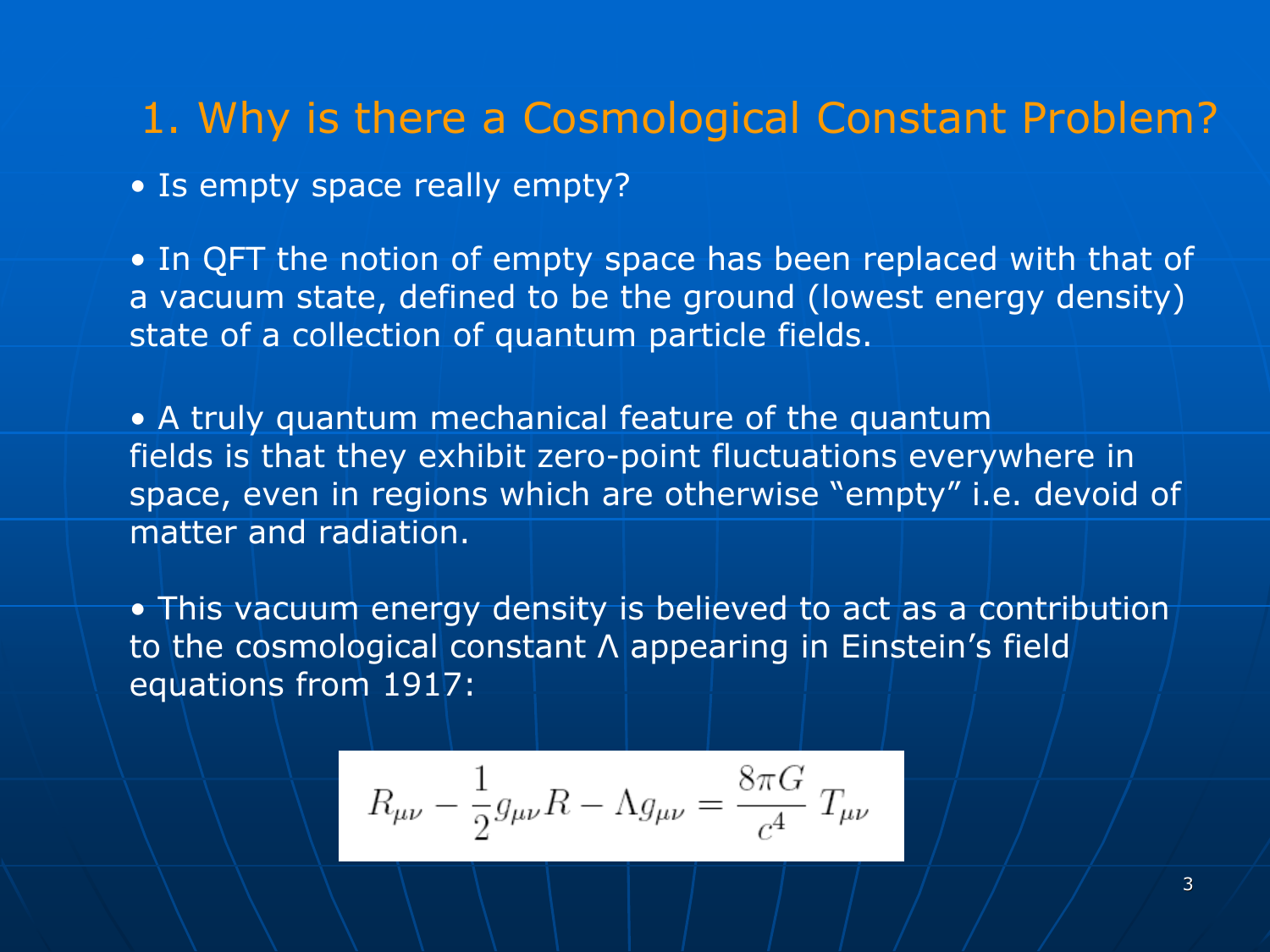• Confrontation of Einstein's equation with observations shows that Λ is very small: the tightest bound comes from cosmology:

$$
\rho_{vac}|<10^{-29}~g/cm^3\sim 10^{-47}~GeV^4\sim 10^{-9}~erg/cm^3~\text{a}~|\Lambda|<10^{-56}cm^{-2}
$$

• Theoretical estimates of various contributions to the vacuum energy density in QFT exceed the observational bound by at least 40 orders of magnitude. This large discrepancy constitutes the cosmological constant problem. One can distinguish at least two different meanings to the notion of a cosmological constant problem:

1. Calculations of Λ $|$  = 8πGρ $_{\rm vac}$  from assuming real QFT vacuum fluctuations, lead to a huge fine-tuning problem.

2. A need for Λ\to explain cosmological observations such as-WMAP and the acceleration of the expansion of the universe.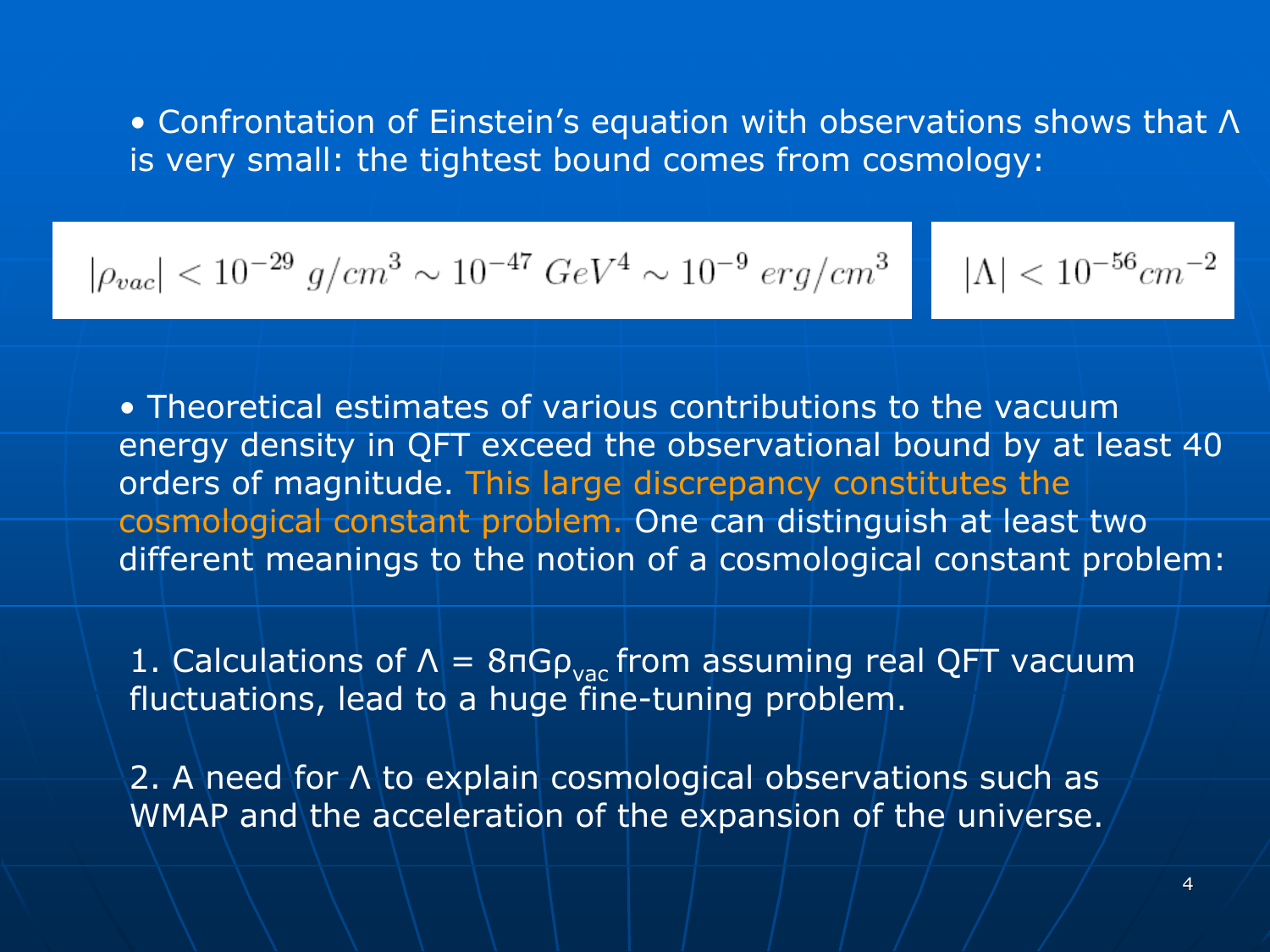• The cosmological constant has been in and out of Einstein's equation from the time that Einstein introduced it in 1917 to counter-balance gravitation and thus secure a static universe.

• Nernst already in 1916 proposed that the vacuum is not 'empty' but is a medium filled with radiation ["Licht äther"] which contains a large amount of energy (infinite without a frequency cut-off).

• Pauli already in the 1920s was concerned about the gravitational effects of such a zero-point energy. He calculated the gravitational effect of the EM zero-point energy, applying a cutoff at the classical electron radius, and found that the radius of the universe "would not even reach to the moon".

• Weinberg writes [1989]: "Perhaps surprisingly, it was a long time before particle physicists began seriously to worry about this problem, despite the demonstration in the Casimir effect of the reality of zero-point energies".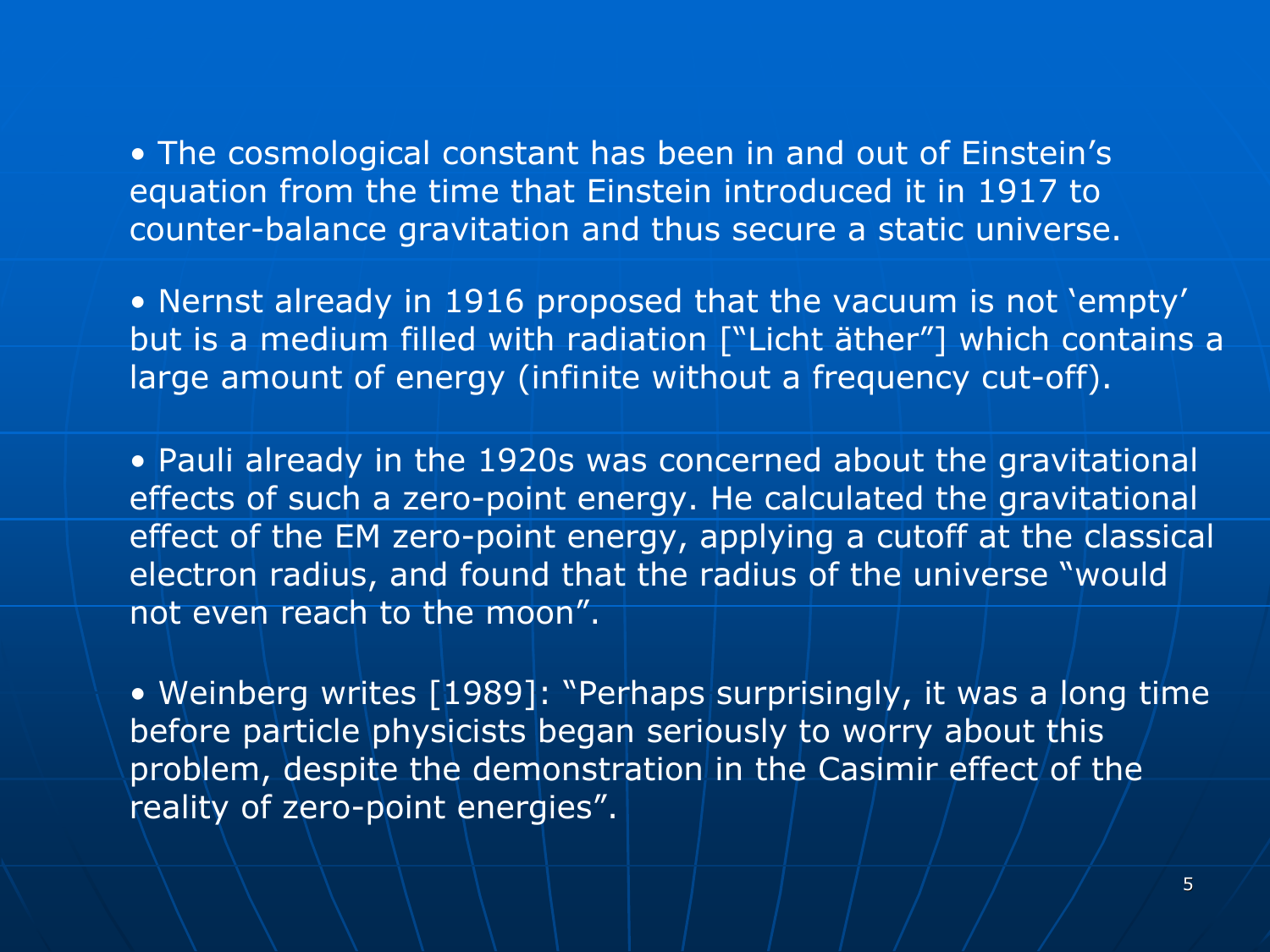• The total zero-point quantum EM energy can be expressed by [Rugh and Zinkernagel 2001]:

$$
E = \langle 0|\hat{H}|0 \rangle = \frac{1}{2} \langle 0| \int d^3x (\hat{\mathbf{E}}^2 + \hat{\mathbf{B}}^2)|0 \rangle = \delta^3(0) \int d^3k \frac{1}{2} \hbar \omega_{\mathbf{k}}
$$

$$
\rho_{vac} = \frac{E}{V} = \frac{1}{V} \sum_{\mathbf{k}} \frac{1}{2} \hbar \omega_{\mathbf{k}} \quad \approx \quad \frac{\hbar}{2\pi^2 c^3} \int_0^{\omega_{max}} \omega^3 d\omega \quad = \frac{\hbar}{8\pi^2 c^3} \omega_{max}^4
$$

• The energy in this expression is strongly divergent since the expression involves the product of two infinite (divergent) quantities. One can render the integration finite by imposing an ultraviolet frequency cut-off ω<sub>max</sub>.

Assuming this energy to be of the QED zero-point energy type at the Planck energy  $\mathsf{E}_\mathsf{P}\sim 10^{19}\,\mathsf{GeV}$ , we get  $\mathsf{p}_\mathsf{vac}^\top\sim 10^{120}/\mathsf{p}_\mathsf{vac}^{-\mathsf{obs}}!!$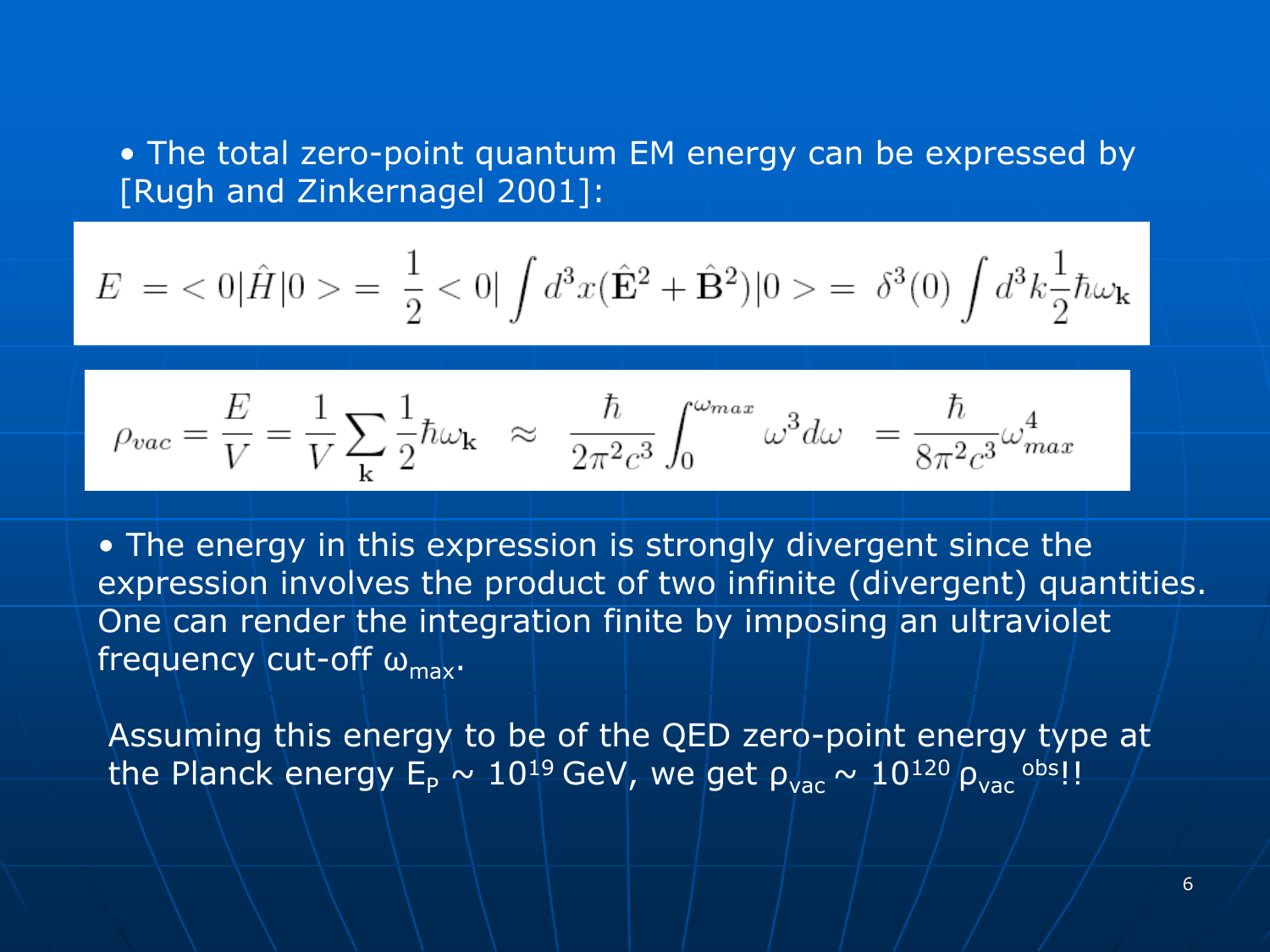• Experimentally verified physical effects – such as the Casimir effect, the Lamb shift, spontaneous emission from atoms and the anomalous magnetic moment of the electron point to the reality of QED vacuum energy and vacuum field fluctuations. However, these effects are due to the measurements on material systems – the plates in the Casimir effect, the atom for the Lamb shift, so that maybe it is impossible to decide whether the experimental results are due to the "pure" empty space vacuum or of the material systems.

• Could it be that the QFT vacuum with non-zero energy in "empty space", in the absence of any material constituents, cannot be justified beyond what is experimentally observed?

• Could observations of Λ be an indication that there are no empty space vacuum fluctuations? I believe the answer is NO. Because the calculations of higher-order effects in e.g. the Lamb shift in hydrogen can only be done with real quantum vacuum fluctuations in QED.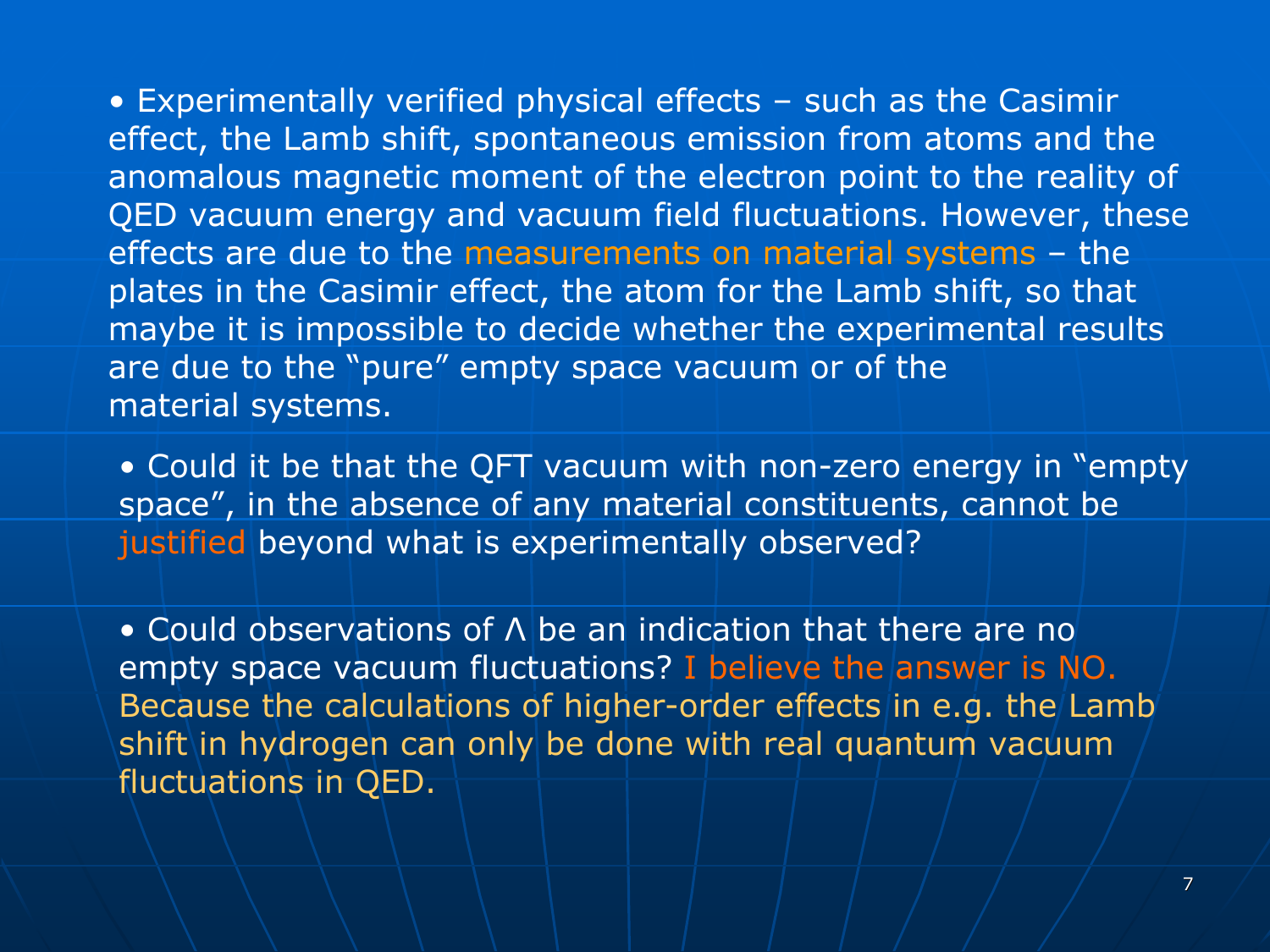## 2. Equivalence principle and "de-gravitating" the vacuum energy

• Let us consider the QED electron zero-point energy. We can calculate this energy from the graphs [Polchinski 2006]:



 $\rho_V = O(M^4) + O(M^2 m_e^2) + O(m_e^4 \ln M/m_e)$ 

 $\bullet$  This produces\a vacuum energy density more than 40  $/$ orders of magnitude to large!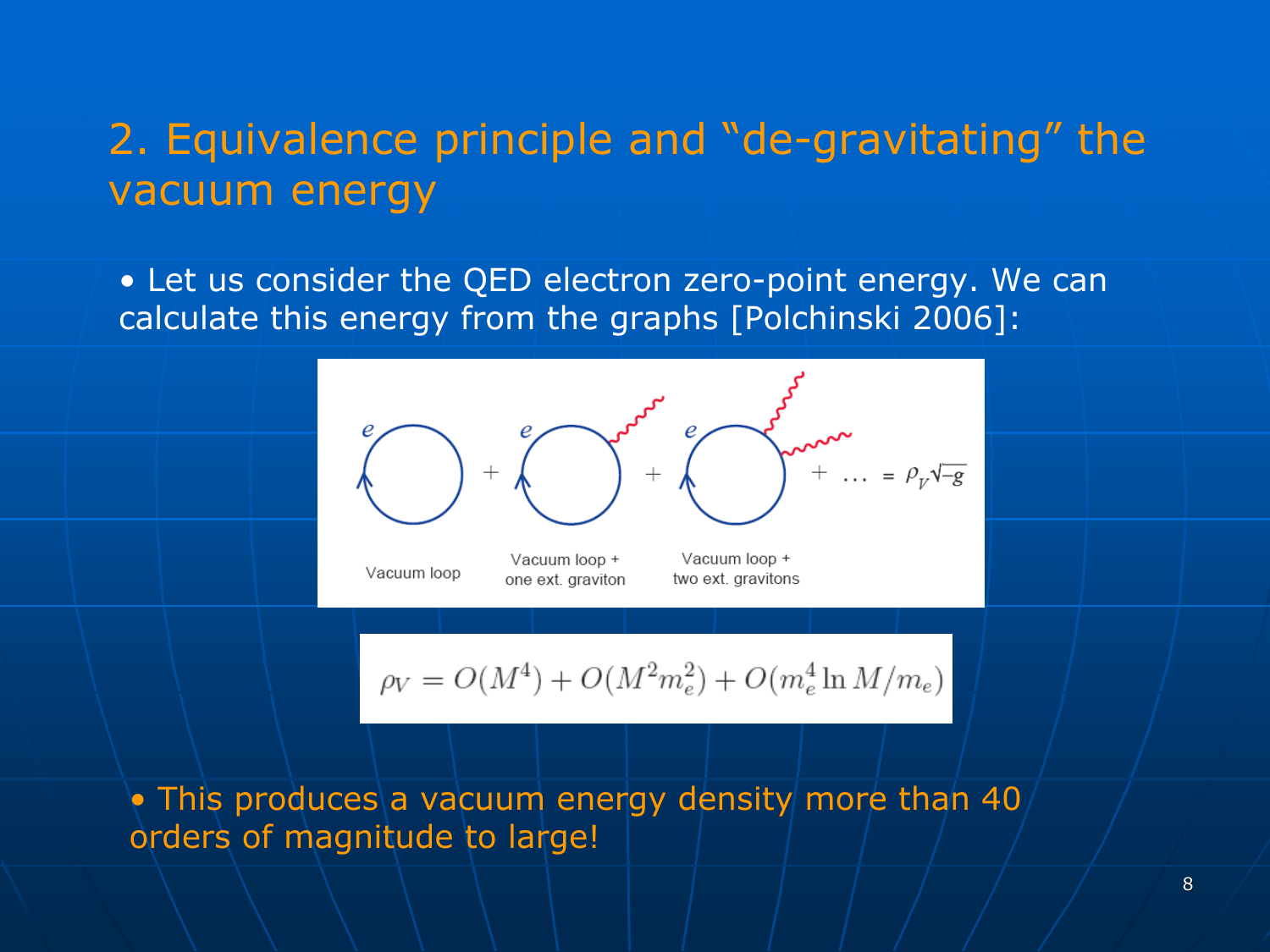• Consider "weighing" the hydrogen atom or the atomic system consisting of a vacuum polarization loop correction to the electrostatic energy of the nucleus in a classical gravitational field. The tree level exchange of a graviton and the earth can describe this weighing of the system in a gravitational field.



• Aluminum and platinum have the same ratio of gravitational to inertial mass to one part in 1012. The nuclear electrostatic energy is roughly  $10^{+3}$  of the rest energy in aluminum and 3  $\times$   $10^{-3}$ in platinum. We can say that this energy satisfies the equivalence principle to one part in 10 9.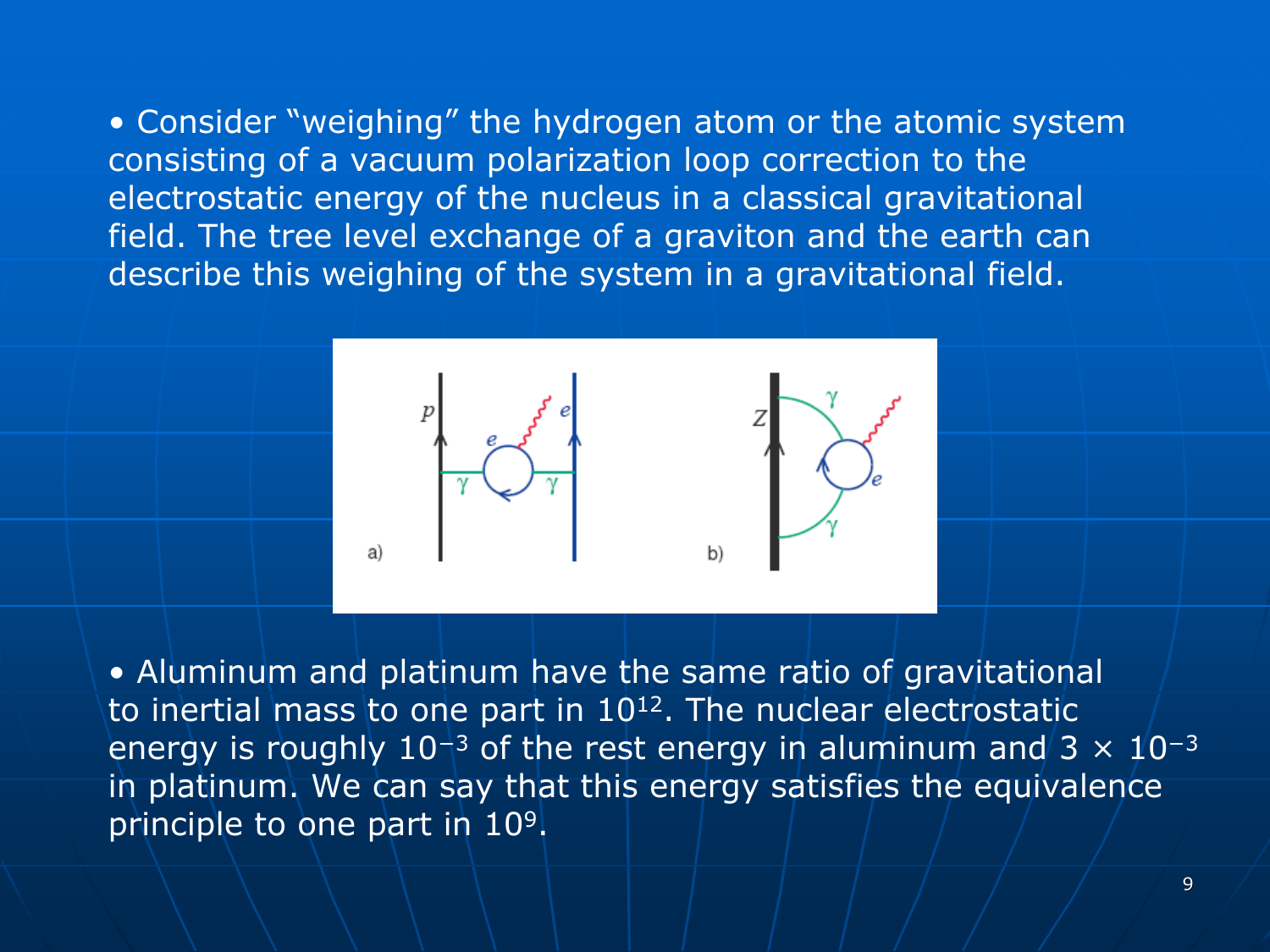• If you can suppress the pure vacuum graphs, so that we get  $\rho_{\textup{vac}}$  theo  $\sim\rho_{\textup{vac}}$  <sup>obs</sup> , without suppressing the matter nucleus electrostatic energy, then you can avoid violating the equivalence principle Eötvös experiment [Polchinski 2006, Masso 2009] and potentially solve the cosmological constant problem. However, if I suppress the pure vacuum graphs by suppressing the coupling at the graviton-matter vertices, or by suppressing either the graviton or matter propagators there is no way from a local Lagrangian to tell the difference between vertices/propagators inside matter versus those in a pure disconnected "bubble" graph. The electron and quark vacuum loops in the pure vacuum disconnected "bubble" graphs are the same as those in the atomic material vacuum polarization graphs. This is bad news for any "de-gravitating" of the vacuum mechanism in D=4, such as composite form factors etc. for graviton momentum cutoffs  $\sim$  1/100 microns $\sim$  10<sup>-3</sup> eV.

• The problem is that we presuppose that the quantum zero-point energy gravitates as all other forms of energy. By suppressing the coupling of gravitons to zero-point energy so that  $\rho_{\rm vac} \sim$  (2 x/10<sup>-3</sup>)  $eV)^4$ , we run the risk of seriously violating experimental bounds on the equivalence principle.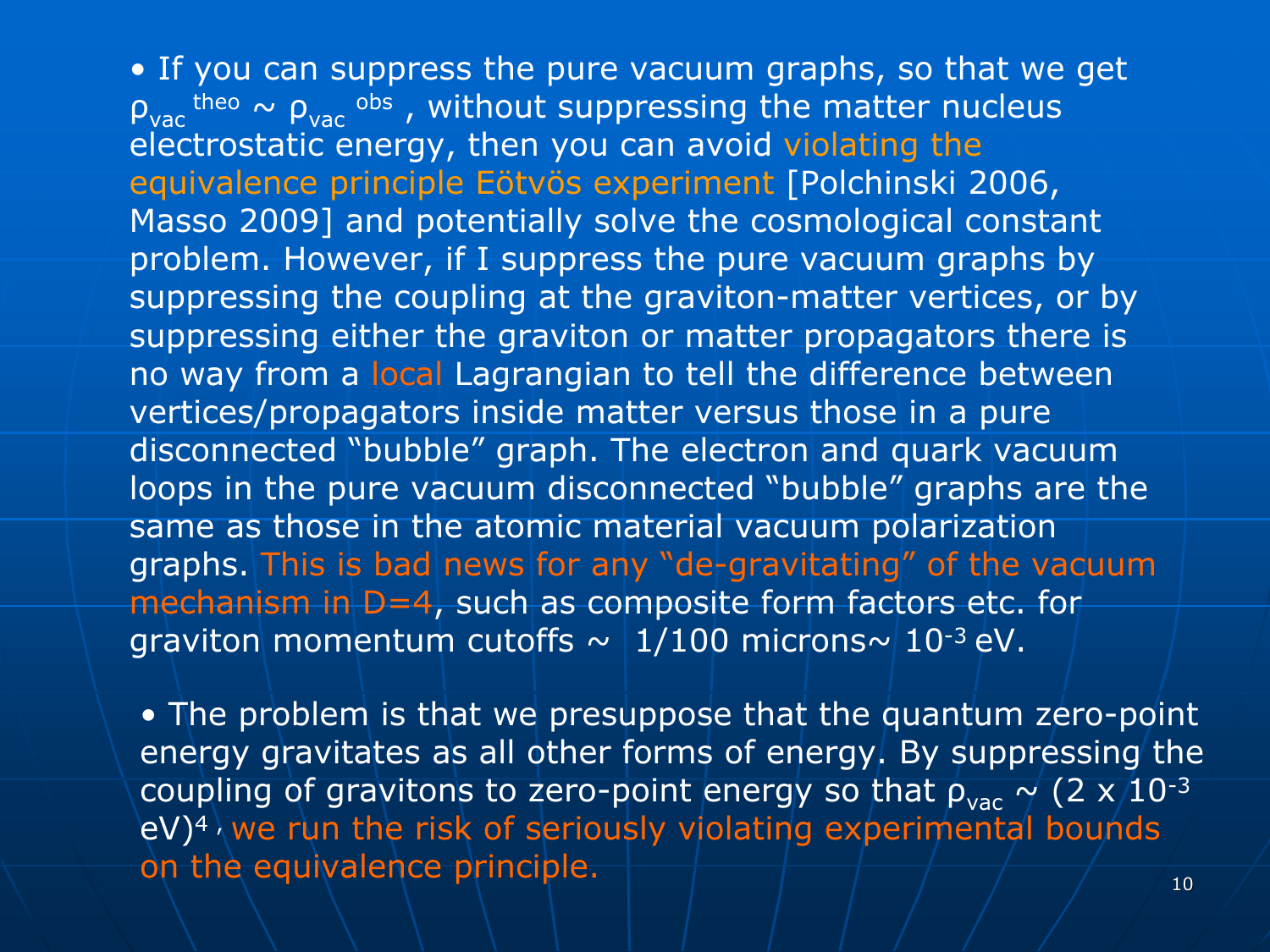### 3. Spontaneous symmetry breaking and the Higgs and QCD vacuum densities

• For a classical potential for a scalar field φ we can identify:  $<$ T<sub>µv</sub>><sub>0</sub> =V(φ)= $\rho_{\rm vac}$  . The Higgs field vacuum energy is calculated from the classical Higgs potential:

$$
V(\phi) = V_0 - \mu^2 \phi^2 + \lambda \phi^4 \quad \langle 0 | \phi | 0 \rangle = v
$$

where v  $\sim$  250 GeV is the EW energy scale. We have  $\mu^4$ =  $\lambda^2$  v<sup>4</sup> · From the minimization of the Higgs potential we obtain  $\phi_{\text{min}} = \mu^2 / 2 \lambda$  , and  $\mathsf{V}_{\mathsf{min}} = \mathsf{V}_{\mathsf{0}} - \mathsf{\mu}^4 / 4\lambda = \rho_{\mathsf{vac}}$ ssb. Choosing  $\mathsf{V} \ (\mathsf{0}) = \mathsf{0}$  we obtain

$$
\rho_{\rm vac}^{\rm SSB} = -\frac{\mu^4}{4\lambda} \sim -\lambda v^4 \sim -10^5 \,\mathrm{GeV}^4. \quad \rho_{\rm vac}^{\rm OBS} \sim 10^{-47} \, \text{GeV}^4. \quad |\rho_{\rm vac}^{\rm SSB}| \sim 10^{56} \rho_{\rm vac}^{\rm OBS}.
$$

 $(Vacuum energy) = (Vacuum zero-point/energy) + (The Higgs potential)$ +(QCD gluon and quark condensates)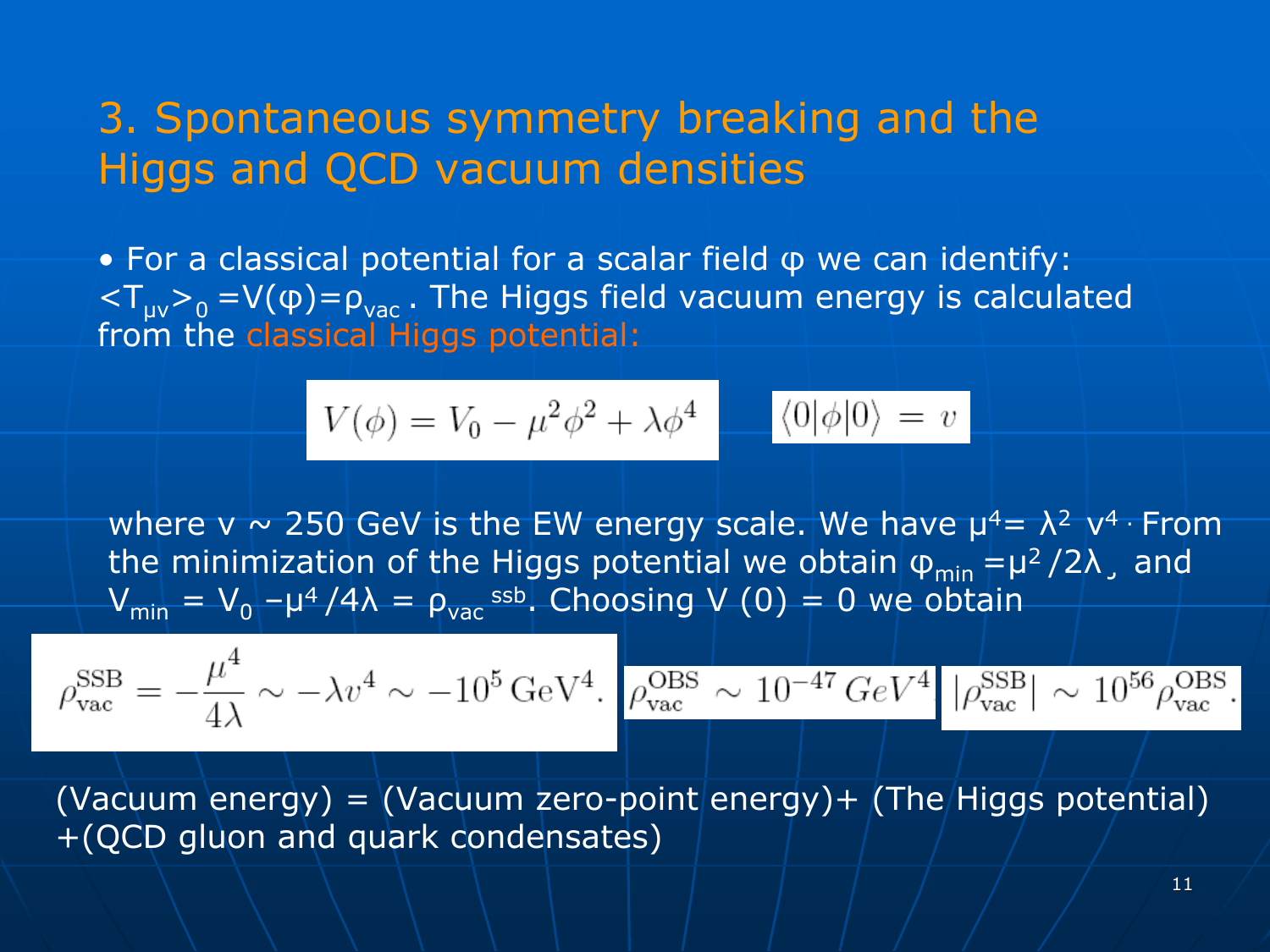• Veltman [1975, Dreitlein 1975] has concluded from this serious cosmological constant problem that the (classical) Higgs mechanism and the Higgs particle invoked to explain electroweak symmetry breaking may be at fault, and that maybe the Higgs particle does not exist. Indeed, after more than 40 years the Higgs particle has not been detected in collider experiments.

• A consistent regularized quantum field theory has been developed, which leads to a Higgless electroweak model that determines the masses of the W and Z particles from QFT self-energy loop diagrams, and retains a massless photon [JWM 1991, JWM 2007, JWM and V. T. Toth 2008]. Scattering amplitudes for W+W- -> W+Wreactions and e<sup>+</sup>e<sup>-</sup> -> W<sup>+</sup>W<sup>-</sup> annihilation have been obtain that can be distinguished at the LHC from those calculated in the standard Higgs electroweak model. Unitarity is not violated at high energies in this model.

• In the Higgless model there is no Higgs mass hierarchy problem and no cosmological constant problem generated by spontaneous symmetry breaking!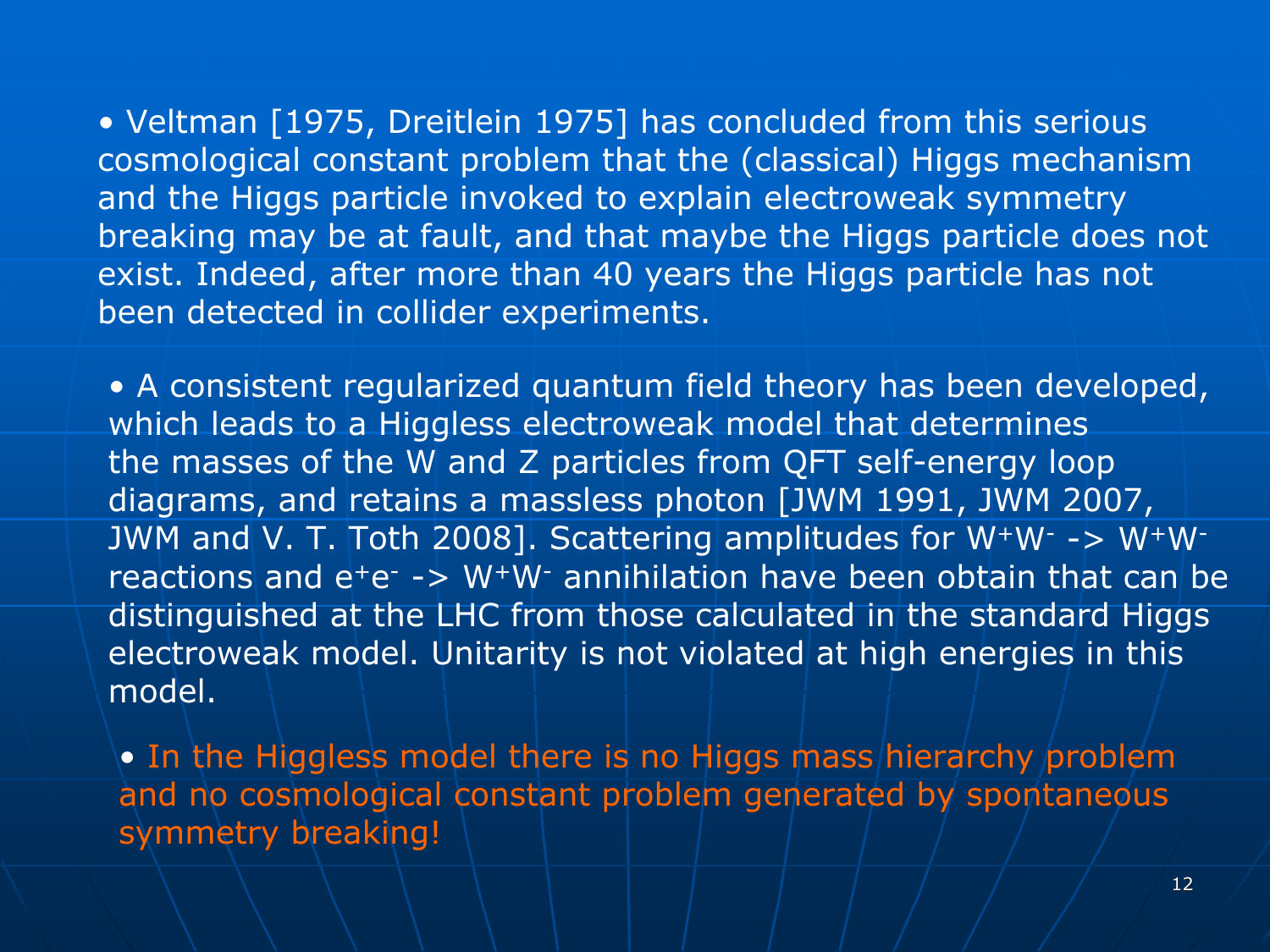# 4. Positive and negative energy symmetry and canceling the QFT zero-point vacuum energy density.

• If we can find a means to cancel the zero-point quantum vacuum energy density and avoid classical potentials  $\mathsf{V}(\mathsf{\phi}_0^-)$  associated with classical spontaneous symmetry breaking and phase transitions, at QCD and EW energy scales then we can claim to have solved the cosmological constant problem.

• However, we are still faced with the problem of the quantum zero-point vacuum energy density.

• Does there exist a symmetry that cancels the quantum zero-point vacuum energy density?

• We know that supersymmetry does not work, because it is badly broken.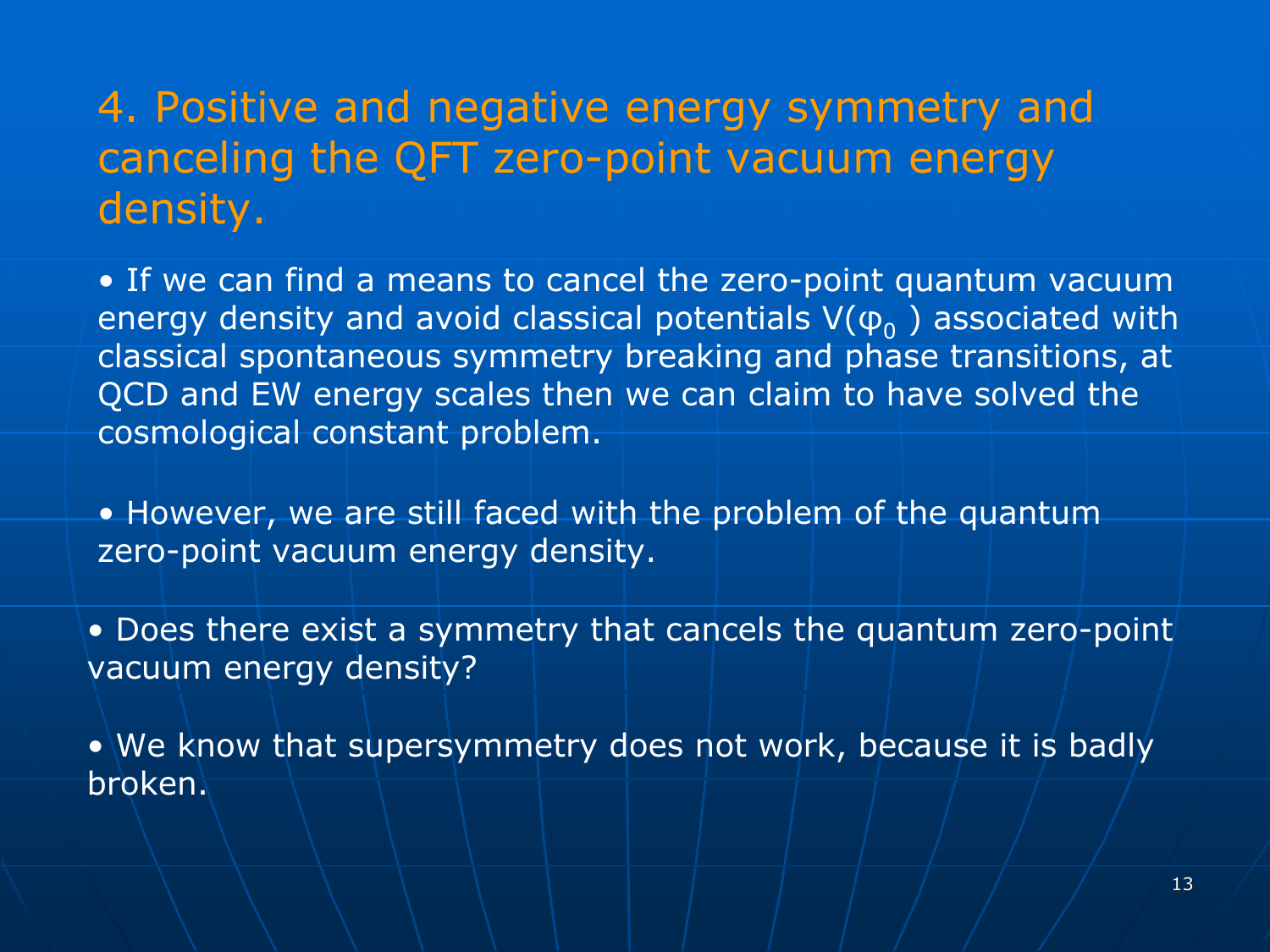• Positive and negative energy symmetry can cancel the quantum zero-point vacuum energy [Linde 1988, Kaplan and Sundrum 2005, JWM 2005, JWM 2006].

• I have formulated a quantum field theory based on an indefinite metric in Hilbert space with a generalization of the Hermitian Hamiltonian operator H = H<sup>+</sup> to an adjoint operator  $\hat{H} = \eta^{-1}H^+\eta$ (indefinite metric) and we have  $\hat{H}$  = H. The quantization of fields in the presence of gravity is performed with a positive and negative energy particle interpretation, which leads to the cancellation of the zero-point vacuum energy due to the positive and negative dual energy symmetry of the vacuum. We have

$$
H = H_{+} + H_{-},
$$
  

$$
H_{+}|0\rangle = E_{\text{vac}}|0\rangle, \quad H_{-}|0\rangle = -E_{\text{vac}}|0\rangle,
$$
  

$$
\langle 0|H|0\rangle = 0.
$$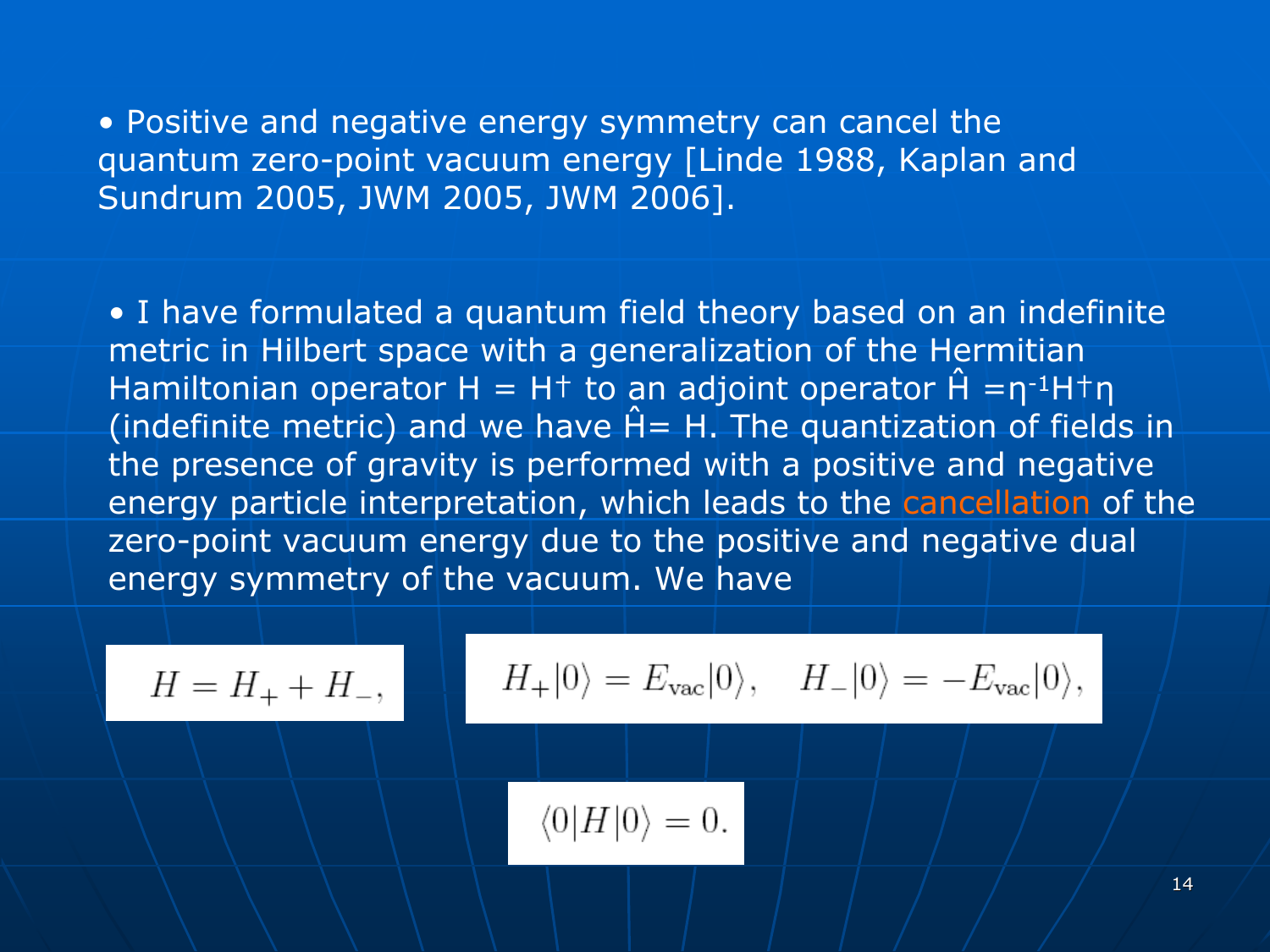• The action takes the form [JWM 2005, 2006]:

$$
S = S_{\text{Grav}} + S_M(\phi_+) + S_M(\phi_-), \quad S_{\text{Grav}} = \frac{1}{16\pi G} \int d^4x \sqrt{-g} [(R - 2\Lambda_0)].
$$

 $\bullet$  The R denotes the Ricci scalar,  $\mathsf{\Lambda}_{0}$  denotes the "bare"  $\overline{ }$ cosmological constant and the φ<sup>+</sup> and φ<sup>-</sup> denote positive and negative energy matter fields. The positive and negative energy fields will be quantized using distinct quantization rules [JWM 2006].

 $\bullet\,$  We expand the metric tensor  $\boldsymbol{\mathsf{g}}_{\mathsf{\mu}\mathsf{v}}$  about Minkowski flat space.

Let us consider a real scalar field φ(x) in the absence of interactions and we will restrict ourselves to a study of the lowest weak gravitational field approximation. The action is

$$
S_\phi = \frac{1}{2} \int d^4x \Big[ \partial_\mu \phi \partial^\mu \phi - \mu^2 \phi^2 \Big]
$$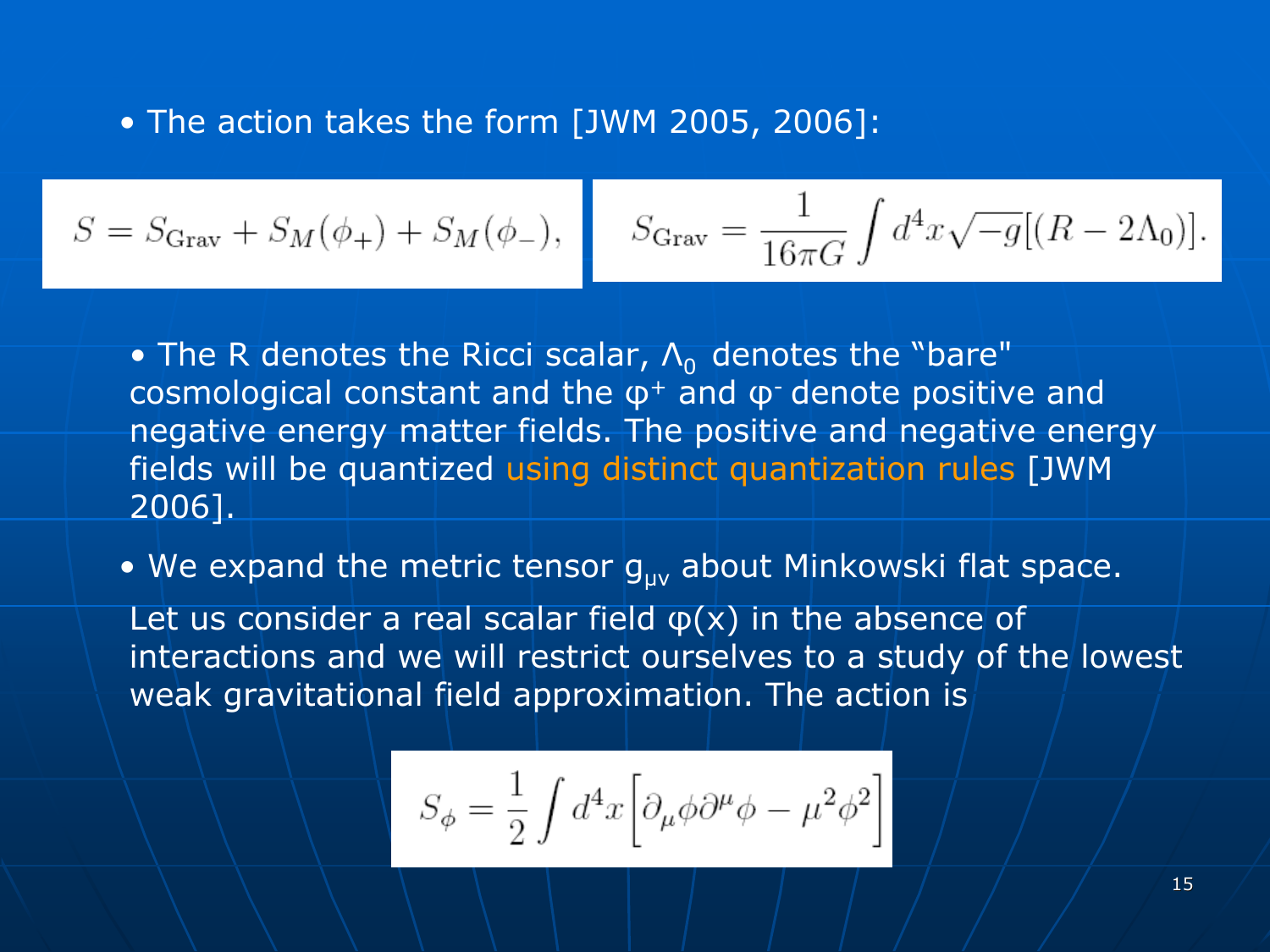• As is well known, this equation has both positive and negative energy solutions, as is the case with the Dirac equation. We have for the non-covariant formulation:

$$
k_0 \equiv \omega(\mathbf{k}) = \pm \sqrt{|\mathbf{k}|^2 + \mu^2},
$$

• We decompose φ into positive and negative energy parts:

$$
\phi(x) = A(x) + \tilde{A}(x).
$$

The φ and π operators are given by

$$
\phi(\mathbf{x}) = \int \frac{d^3k}{[(2\pi)^3 2k_0]^{1/2}} \Big\{ (A_+(\mathbf{k}) + \tilde{A}_-(\mathbf{k})) \exp[i(\mathbf{k} \cdot \mathbf{x})] + (A_-(\mathbf{k}) + \tilde{A}_+(\mathbf{k})) \exp[i(-\mathbf{k} \cdot \mathbf{x})] \Big\},
$$
  

$$
\pi(\mathbf{x}) = \int \frac{d^3k}{[(2\pi)^3]} (-i) \sqrt{\frac{k_0}{2}} \Big\{ (A_+(\mathbf{k}) + \tilde{A}_-(\mathbf{k})) \exp[i(\mathbf{k} \cdot \mathbf{x})] - (A_-(\mathbf{k}) + \tilde{A}_+(\mathbf{k})) \exp[i(-\mathbf{k} \cdot \mathbf{x})] \Big\}.
$$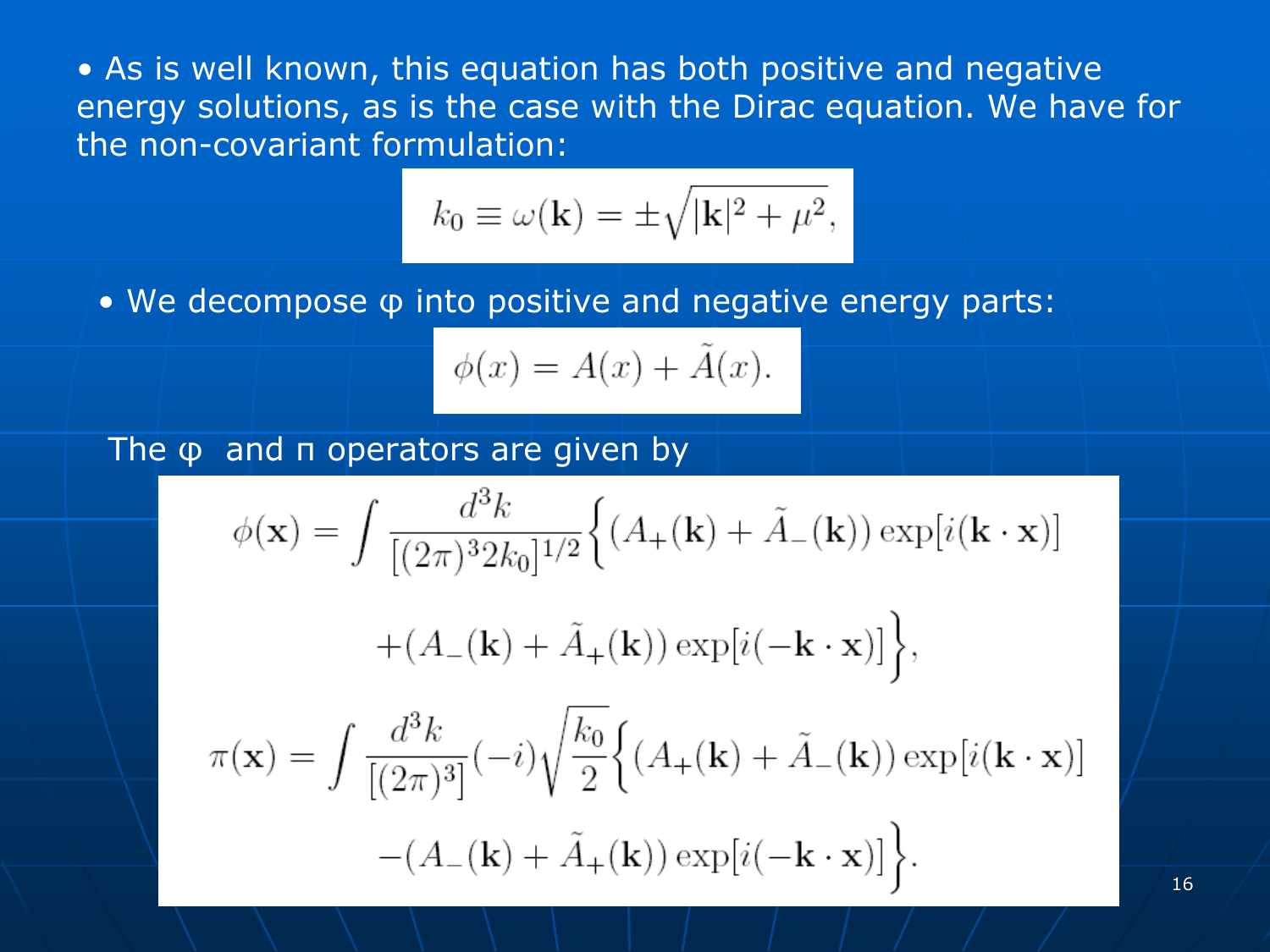$$
[A_{+}({\bf k}),\tilde{A}_{+}({\bf k}')]=\delta^{3}({\bf k}-{\bf k}'), \quad [A_{-}({\bf k}),\tilde{A}_{-}({\bf k}')]=-\delta^{3}({\bf k}-{\bf k}').
$$

• We obtain the Hamiltonian:

$$
H = \frac{1}{(2\pi)^3} \int d^3k \omega(\mathbf{k}) [(N_+(\mathbf{k}) + \frac{1}{2}) - (N_-(\mathbf{k}) + \frac{1}{2})]
$$
  
= 
$$
\frac{1}{(2\pi)^3} \int d^3k \omega(\mathbf{k}) [N_+(\mathbf{k}) - N_-(\mathbf{k})],
$$

• The zero-point vacuum energy contribution corresponding to the infinite c-number δ(0) has canceled.

• We now obtain  $<$  0 H  $|0>$  = 0 and the canceling of the zero-point vacuum energy can be shown to hold for all physical quantum fields.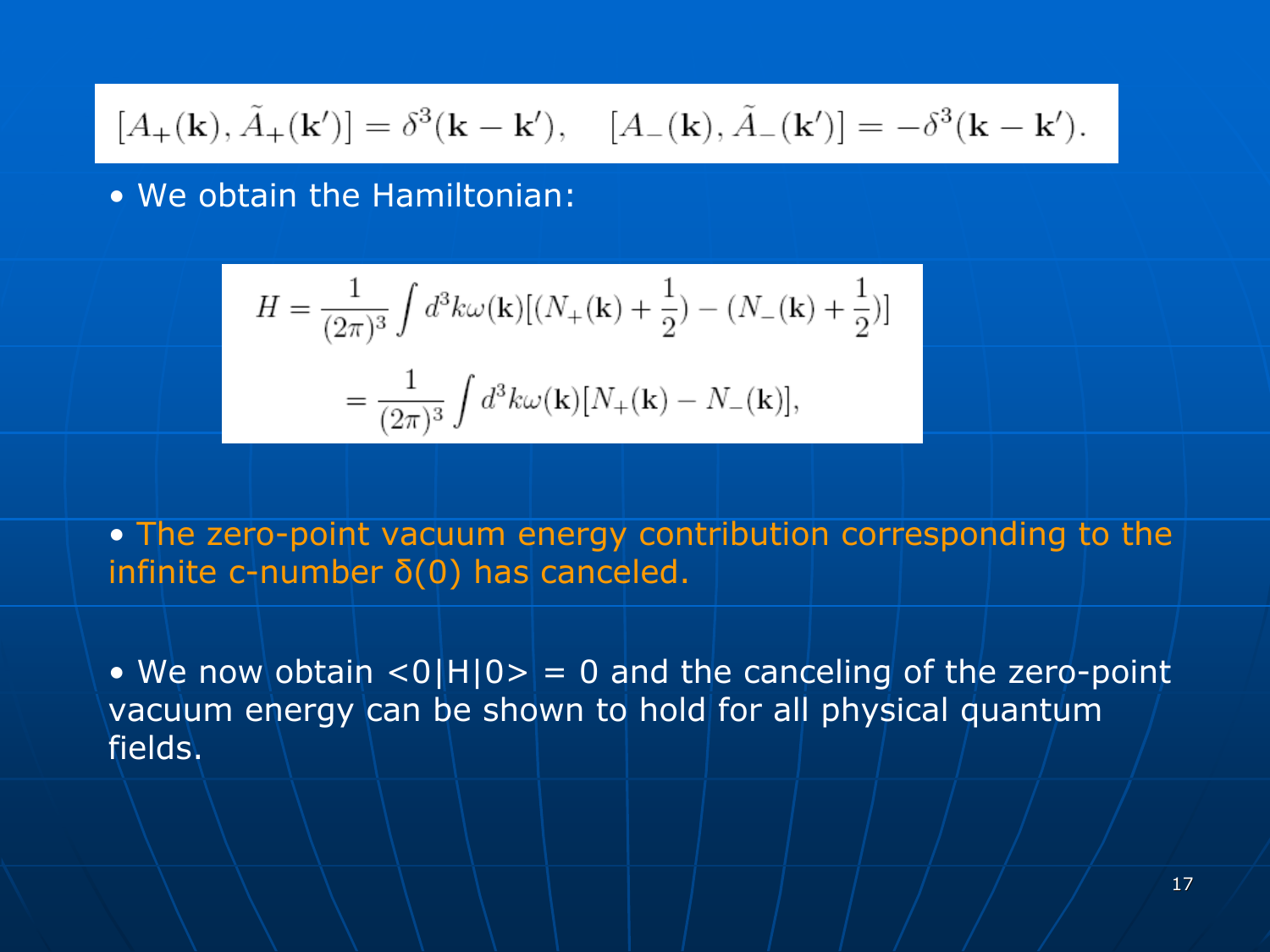• In standard quantum field theory the Hamiltonian is Hermitian, H $\dagger$  = H, and we are guaranteed that the energy spectrum is real and positive and that the time evolution of the operator  $U = exp(itH)$  is unitary and probabilities are positive and preserved for particle transitions. However, in recent years there has been a growth of activity in studying quantum theories with pseudo-Hermitian Hamiltonians, which satisfy the generalized property of adjointness,  $\hat{H} = \eta^{-1}H^{\dagger}\eta$ , associated with an indefinite metric in Hilbert space [Dirac 1942, Pauli 1943, Bender et al. 1998 -2008].

• If a Hamiltonian has an unbroken PT symmetry, then the energy levels can in special cases be real and the theory can be unitary and free of "ghosts". The operation of P leads to  $x \rightarrow -x$ , while the anti-linear operation of  $T$  leads to  $i \rightarrow -i$ . It follows that under the operation of PT the Hamiltonian H for the positive and negative energy  $\phi^+$  and  $\phi^-$  is invariant under the PT transformation, which is necessary but not sufficient to assure the reality of the energy eigenvalues.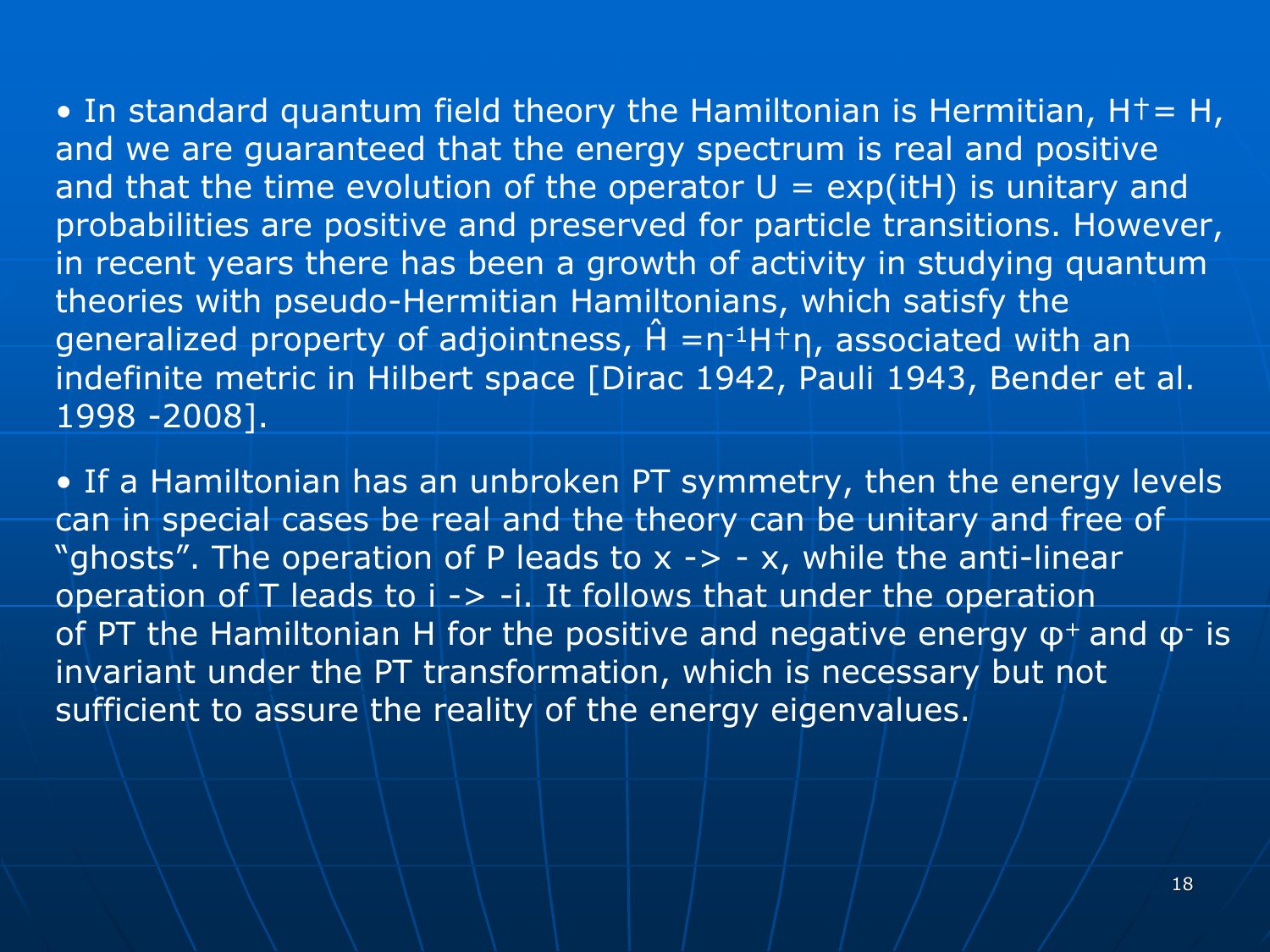• The proof of unitarity follows from the construction of a linear operator C. This operator is used to define the inner product of state vectors in Hilbert space:

$$
\langle \Psi | \Phi \rangle = \Psi^{\mathcal{CPT}} \cdot \Phi.
$$

• With respect to this inner product, the time evolution of the quantum theory is unitary. In quantum mechanics and in quantum field theory, the operator C has the general form:

$$
\mathcal{C} = \exp(Q)\mathcal{P},
$$

The solution for C satisfies

$$
\mathcal{C}^2 = 1, \quad [\mathcal{C}, \mathcal{PT}] = 0, \quad [\mathcal{C}, H] = 0.
$$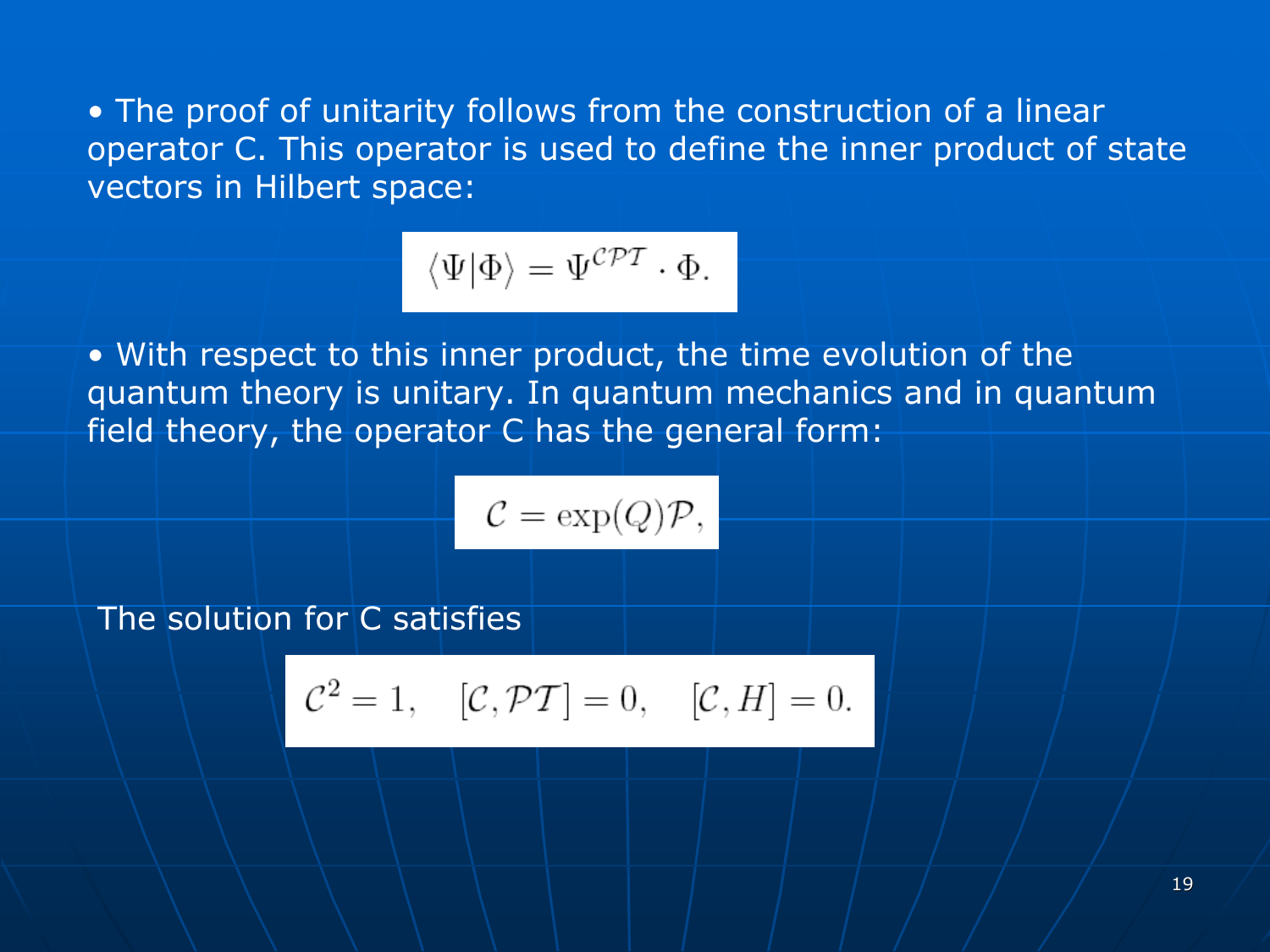• In standard QFT, the zero-point vacuum energy diverges quartically and is the root of the cosmological constant problem in the presence of a gravitational field, since gravitons can couple to the vacuum energy "bubble" graphs which cannot be time-ordered away, i.e., we cannot simply shift the infinite constant vacuum energy,  $\mathsf{E}_0$ , such that only  $\mathsf{E}'=\mathsf{E}$  -  $\mathsf{E}_0$  is observed.

• We can prove that the zero-point vacuum energy for fermions also cancels. We quantize the gravitational fluctuations in a manner similar to the quantization of the scalar field φ and show that the graviton zero-point vacuum energy cancels.

• We can quantize the fields in the presence of interactions and avoid a catastrophic instability due to negative probabilities and negative energy particles.

 $\bullet$  We assume the existence of a visible positive energy/matter sector and a negative energy matter "shadow" sector, which are identical copies of the standard model of particles. These two sectors only couple weakly through gravity.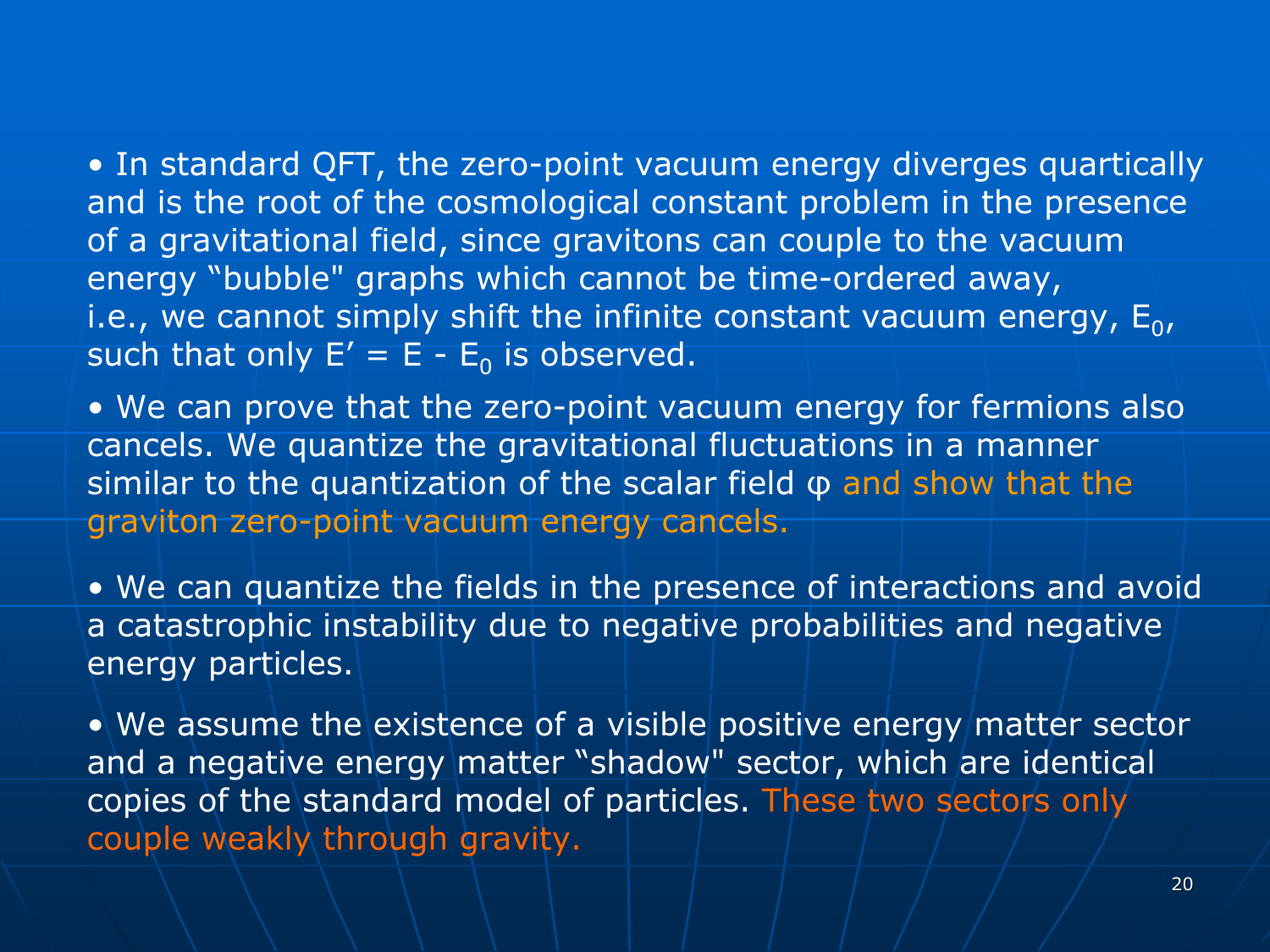### 5. The stability of the vacuum.

• A two-body scattering process involving negative and positive energy particles can result in an increase in the magnitude of the energies of the particles. Suppose that the negative energy particle is massive so that we can consider it to be initially at rest. If the initial energy of a photon is  $\mathsf{E}_\mathsf{i}$  and it gravitationally scatters from the negative energy particle at angle θ, then its final energy is

$$
E_f = E_i \left( \frac{m}{m - E_i (1 - \cos \theta)} \right) > E_i
$$

• In contrast to the positive energy case where photons can only lose energy in such scatterings, there exist initial energies  ${\sf E}_{\sf i}$  = m/(1  $$ cos θ) such that the final energy is negative and divergent.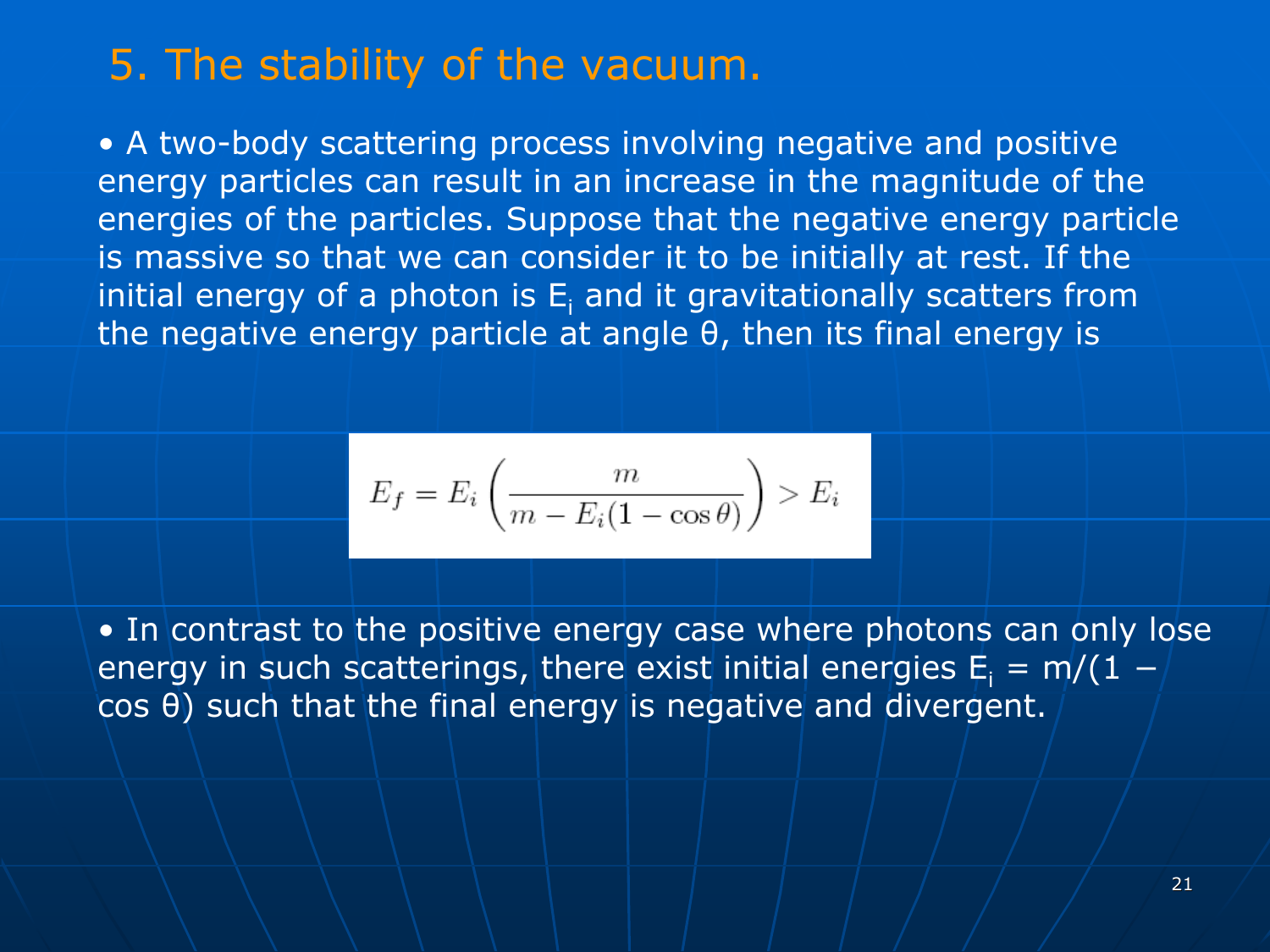• We must allow the negative energy particles to interact gravitationally, since it is their gravitational interactions which are needed for them to have any cosmological consequences.

• It is postulate that the shadow negative energy matter (as with standard anti-matter) does not exist in a stable form in nature. Thus, the cosmological scenario with positive energy will be preserved, except possibly in the very early universe.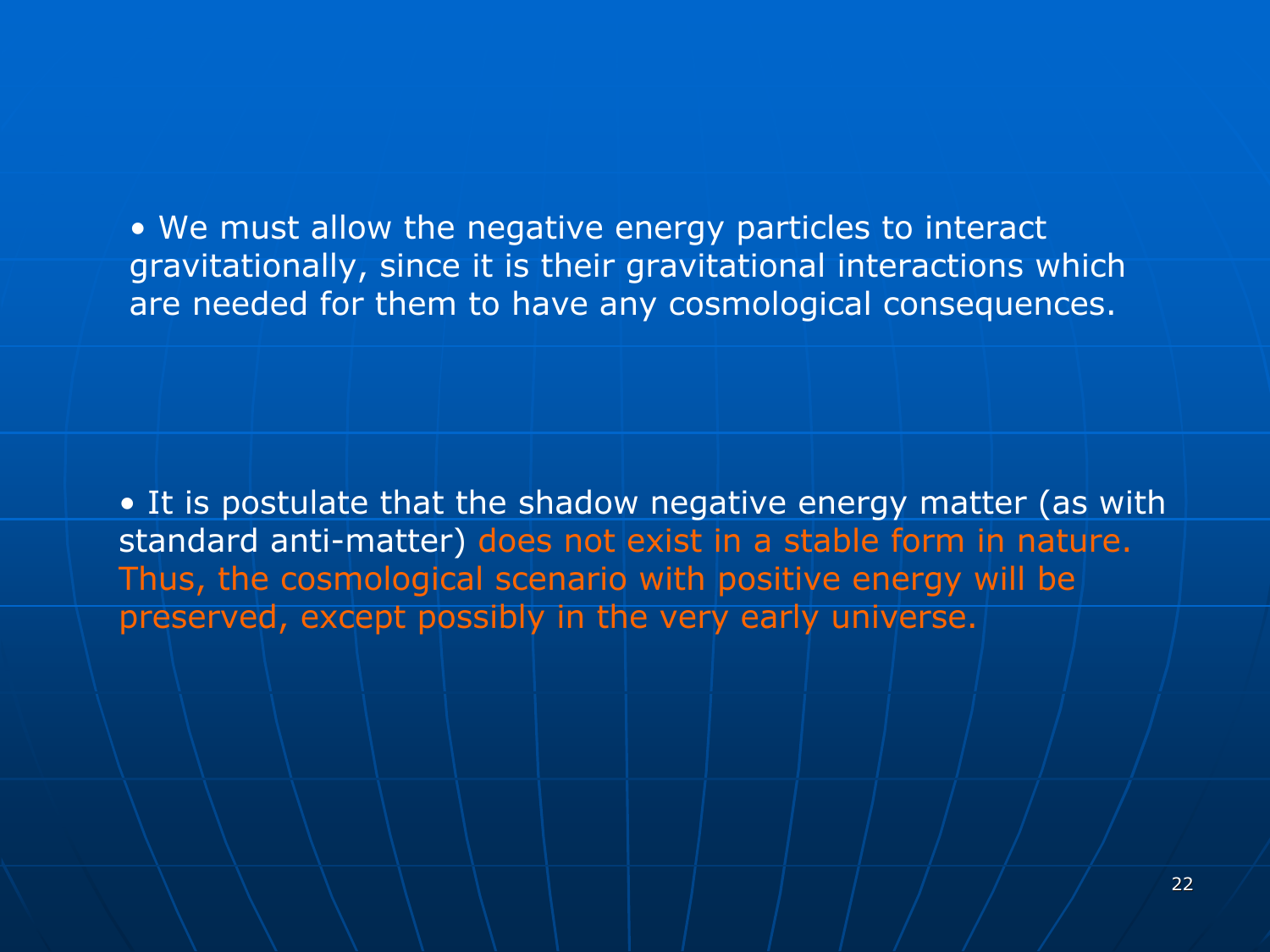• We must face the possible instability of empty Minkowski spacetime when coupled to gravity. The question arises how rapidly the vacuum decays into negative energy particles in the presence of gravity. We have to consider

(Nothing) 
$$
\rightarrow \phi_{1+} + \phi_{2+} + \phi_{1-} + \phi_{2-}
$$
.



• An estimate for the probability for the process for photons gives [Cline et al. 2004, Kaplan and Sundrum 2005]:

$$
P \sim \frac{1}{4\pi} \left(\frac{1}{8\pi^2}\right)^2 \frac{\Lambda_G^8}{M_{PL}^4} \sim 2 \times 10^{-92} \left(\frac{\Lambda_G}{2 \times 10^{-3} \text{eV}}\right)^8 (\text{cm}^3 \times 10 \text{Gyr})^{-1}.
$$

The cutoff  $\mathsf{\Lambda}_{\mathsf{G}}$  on the off-shell gravitons <mark>must be Lo</mark>rentz violating and the energy of the spectrum of photons is constrained by the EGRET observations of the diffuse gamma ray background. This limits  $\Lambda_{\rm G}$   $< 3$ MeV for which the rate of decay of the vacuum is slow compared to the cosmological time scale of the universe.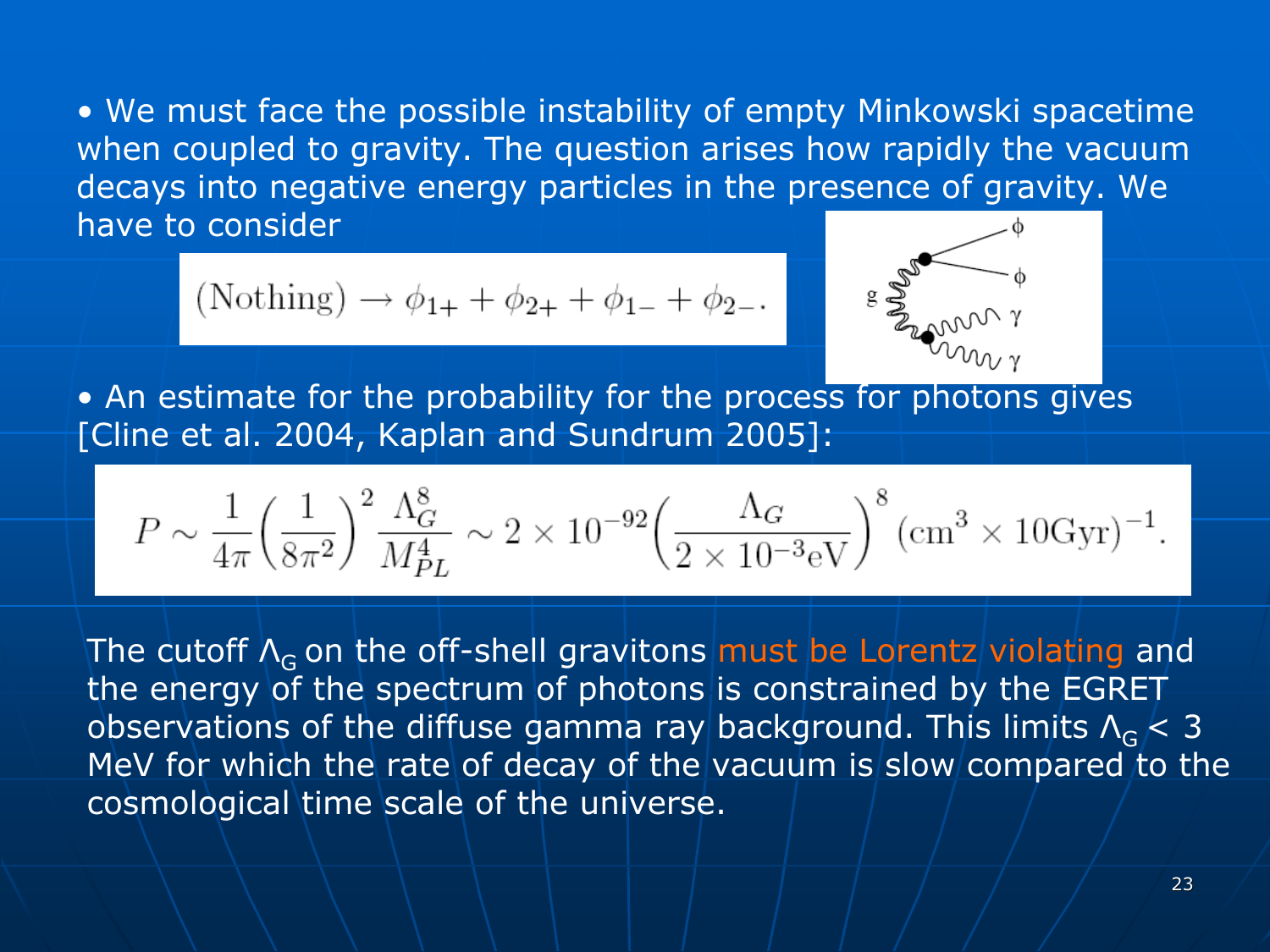• We cannot have a Lorentz invariant cutoff [Cline et al. 2004], because this will produce unacceptable photon number densities at energies  $\sim\,10^{18}\,\text{GeV}$  unless  $\mathsf{\Lambda}_{\mathsf{G}}\le\,10^{\text{-}3}\,\text{eV}$ , which is in disagreement with gravity measurements at the length scale > 0.2 millimeters [Adelberger et al. 2001].

• The need for a Lorentz violation is of concern due to the stringent experimental bounds on Lorentz symmetry breaking. However, there may be a more satisfactory theory in future that can resolve this problem and still maintain Lorentz symmetry and stabilize the vacuum.

• In any case, the postulate that the positive and negative energy particles only couple through gravity can allow for a sufficiently stable vacuum and a possible resolution of the cosmological constant problem.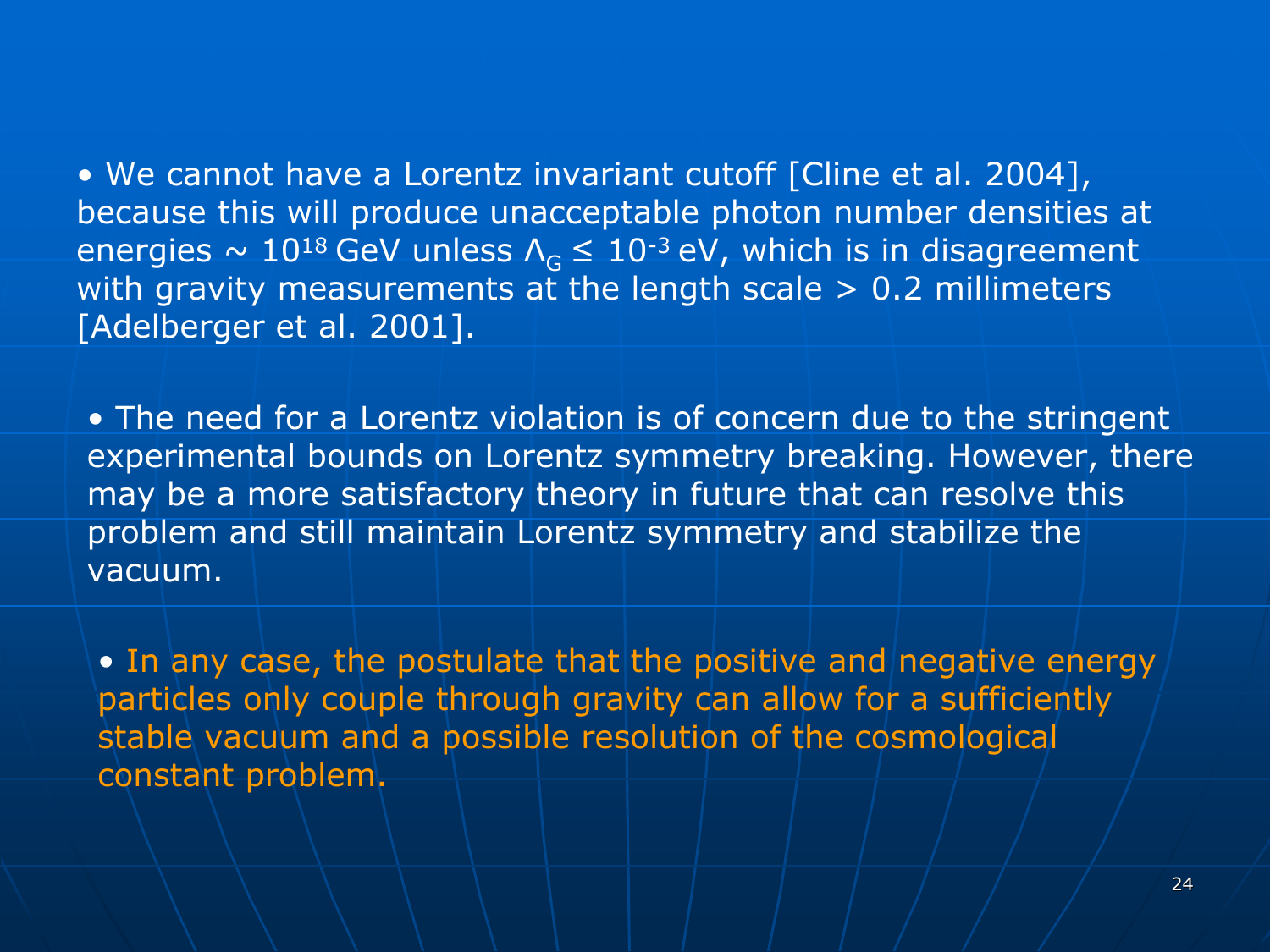### 6. The cosmology problem.

• The WMAP data combined with the supernova data (accelerating universe) says that in the standard model of cosmology there exists  $\sim$  30% visible baryon matter and dark matter, and  $\sim$  70% "dark energy". The latter is identified with  $\Lambda$  =  $8$ п $\mathsf{G} \rho_{\mathsf{vac}}$  in the <code>ACDM</code> model.

• However, there is a modified gravity (MOG) model [JWM 2006, JWM and V. T. Toth 2007, 2008], based on a fully relativistic action principle that fits astronomical data, WMAP data and the supernovae data without exotic dark matter and without a cosmological constant Λ [JWM 2006, JWM and Toth 2007, 2009].

• There are now many alternative gravity models that claim to explain the accelerating expansion of the universe. Many of these models suffer from instability problems.

 $\bullet$  There are models such as the Lemâitre-Tolman-Bondi solution of GR with voids and inhomogeneous late-time matter density that possibly can fit the supernovae data without dark energy and a cosmological constant Λ [JWM 2005, 2006, Célérier 2005, 2007, Tomita 2001, Räsänen 2004, Chung and Romano 2006, others].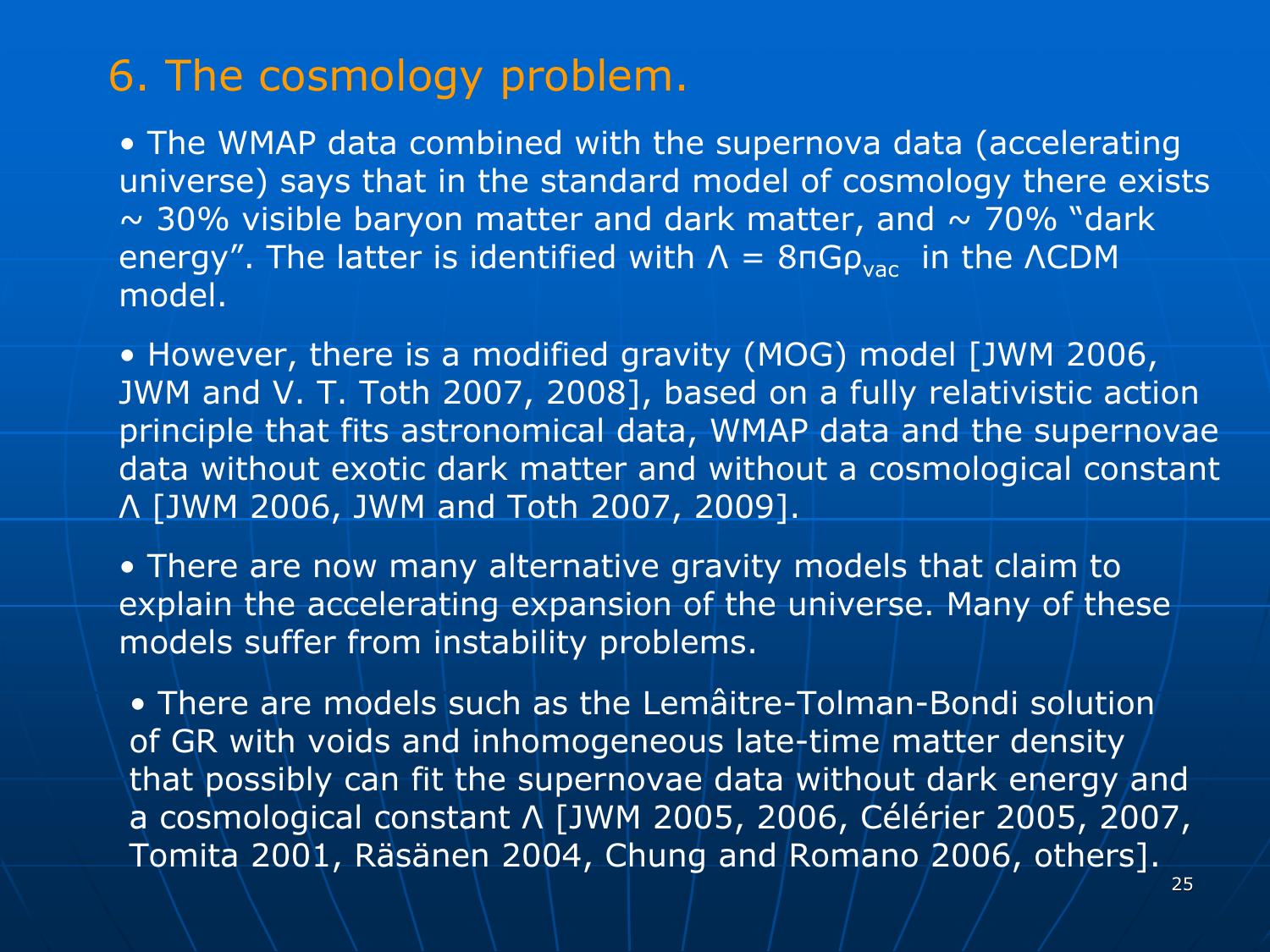## 7. Conclusions

• There are three significant points that may lead to a solution of the cosmological constant problem:

1) The basic action contains both distinct positive and negative energy matter terms, which only interact through gravity.

(2) While the positive energy term is quantized the usual way with a Hermitian Hamiltonian, the negative energy term is quantized using the pseudo-Hermitian Hamiltonian, changing the sign of the vacuum energy term (from  $+1/2$  to  $-1/2$ ), thus ensuring that the total vacuum zero-point energy density cancels to zero. Probabilities are positive and conserved and the S-matrix is unitary.

(3) A graviton momentum cutoff reduces the cross-section of positive energy matter to negative energy matter interactions to <sup>a</sup> negligible level, assuring the gravitational stability of the vacuum on cosmological time scales.